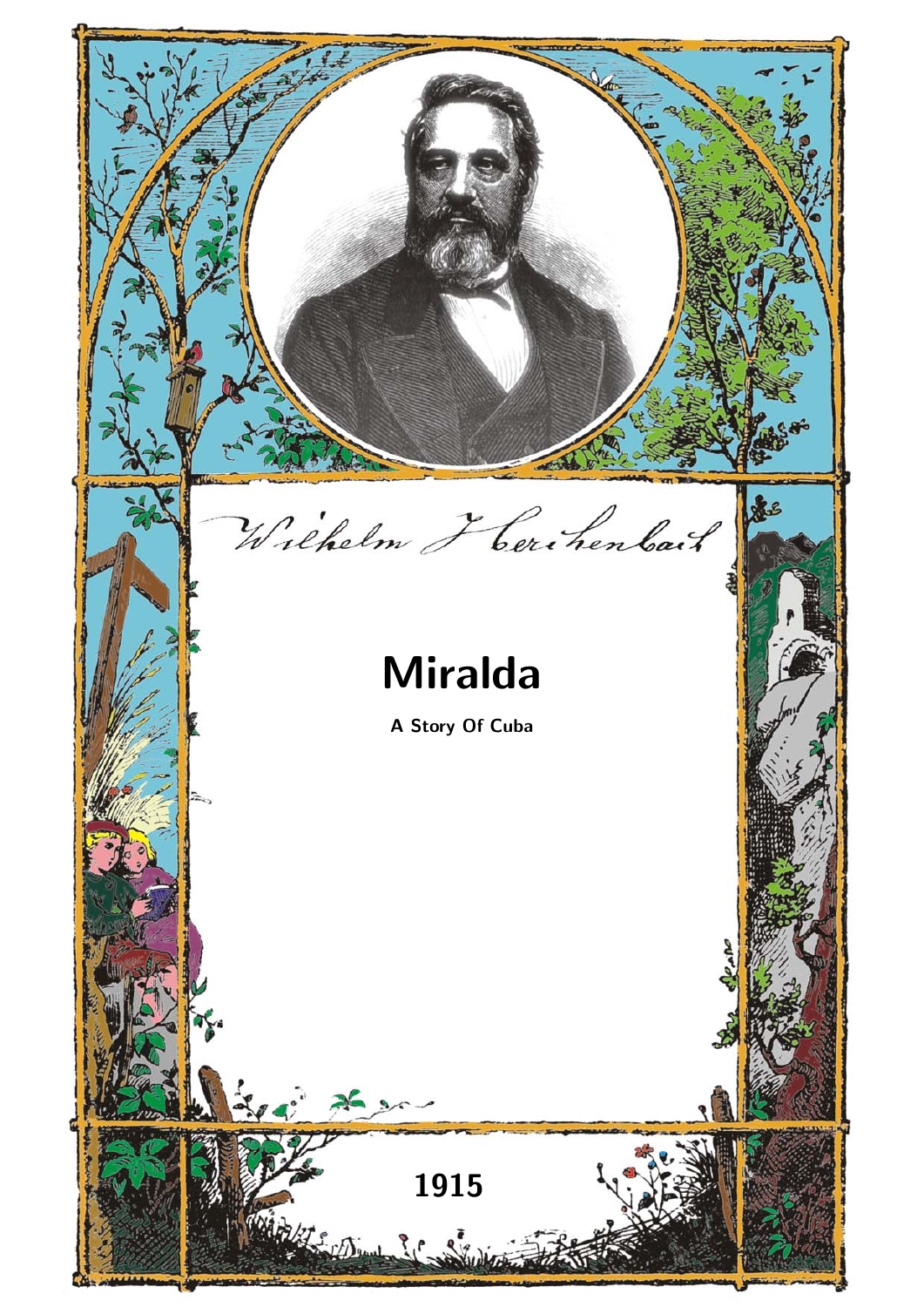# Inhaltsverzeichnis

|                | 1 A Havana Market               | 3                       |
|----------------|---------------------------------|-------------------------|
| $2^{\circ}$    | <b>Freedom And Slavery</b>      | $\sqrt{5}$              |
| 3 <sup>1</sup> | <b>The Plantation</b>           | $\overline{\mathbf{r}}$ |
|                | 4 The Black Nightingale         | 10                      |
| 5              | <b>The Sugar Harvest</b>        | 13                      |
|                | 6 A Secret Meeting              | 16                      |
|                | 7 The Cats In A Mousetrap       | 19                      |
| 8              | The Glory of The Queen's Garden | 22                      |
| 9              | Miralda On Trail                | 24                      |
|                | 10 Under The Cedars             | 26                      |
|                | 11 The Death Sentence           | 28                      |
|                | 12 The Pardon                   | 30                      |
|                | 13 The Reunion                  | 32                      |
|                |                                 |                         |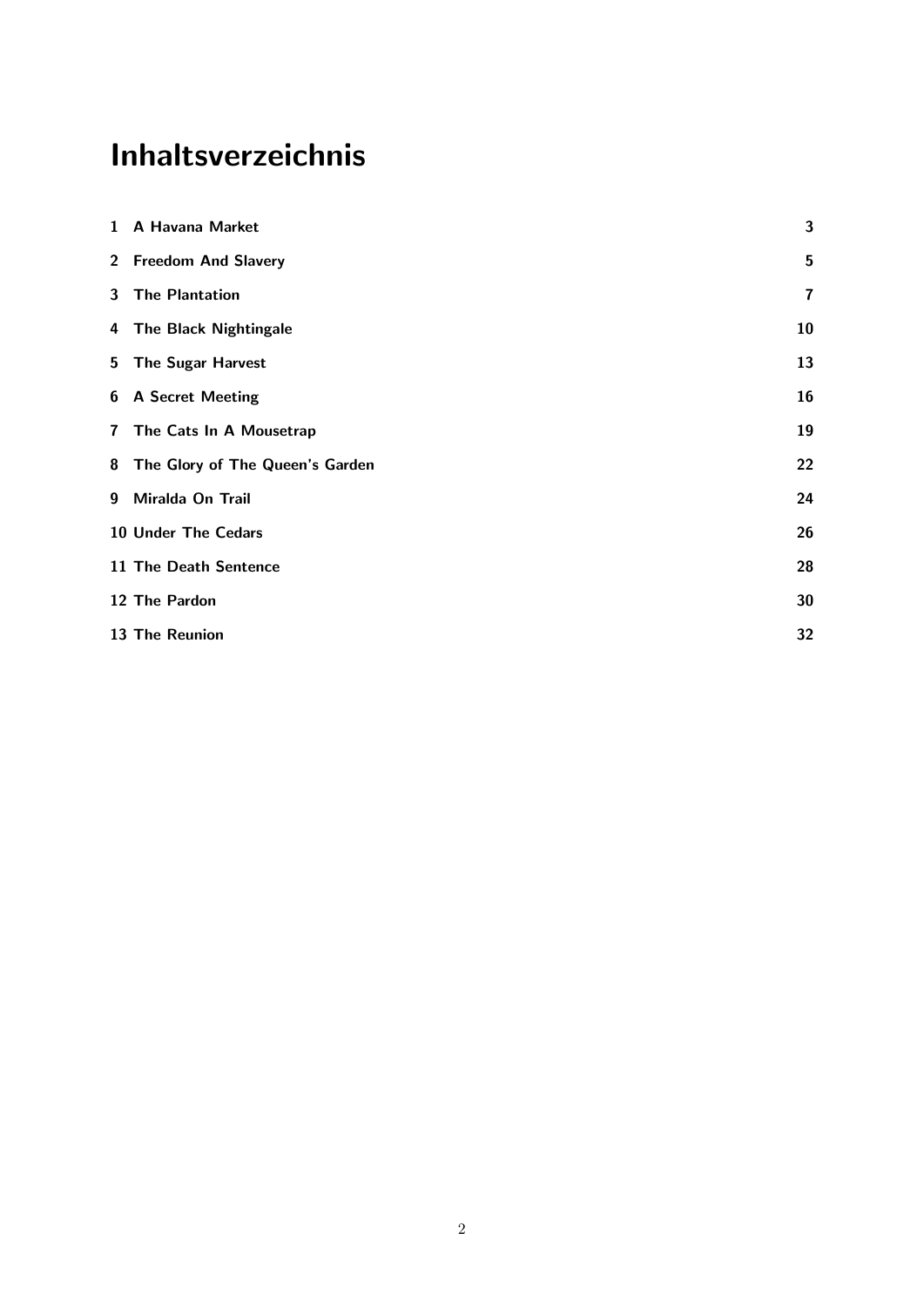#### 1 A Havana Market

<span id="page-2-0"></span>Day had not yet brightened over beautiful Cuba; yet there was one spot in Havana where wideawake energy and bustling activity reigned supreme, and that was in the market-place. The open square blazed with innumerable lights, by aid of which were displayed such an array of good things as might gladden the eyes of an epicure. Meats and fish of all kinds, fruits, flowers, and vegetables such as only the tropics can produce – these overflowed the range of stalls bordering the square, and were heaped high on the pavement, here and there, in rich and picturesque confusion.

The place swarmed with negroes, who were buying the day's supplies for the households where they served, for the most part, as slaves. In the markets of cooler climes, which need not be held by night to avoid the heat of a tropic day, there is certainly no lack of life and movement – and yet they are as placid as pictures, as still as statues, beside this market of Havana.

One unused to such shouts and shrieks, and therefore apt to take as serious the volleys of contention and abuse heard on all sides, must certainly expect to see such words followed by murderous blows at any moment – until his fears are calmed by the frequent outbursts of noisy laughter, as cheery as it is coarse, which suggests some peaceful solution of the strife.

The lamplit market is peculiar in this respect, that a white man is rarely seen among the crowds that throng it; indeed, it is in every way so strange to a foreigner that he can not cease to wonder at it; nor is its least remarkable feature the eloquence with which the black buyers haggle over their purchases, accompanied by such inimitable play of gesture, and such bodily contortions, as might rouse the envy of accomplished acrobats.

One of the negroes, a great coal black fellow, hailed by his friends as Alexandro, stood near a table piled high with pineapples, and tended by a little negress, who served her customers with eager assiduity. Alexandro smiled with satisfaction as he saw how fast the fruits were going, and nodded to her so encouragingly that he might well have been taken for a partner in the business. The table was emptied just as the rising sun gave signal that the market must close, and the square be cleared of every trace of its presence.

Alexandro now approached the little negress and said: "You have had a fine trade to-day, Miralda."

"Yes, very good indeed," answered she, "but there's a world of work before me yet, if I am to succeed."

As they spoke, the sun had full risen; and the market-place was now as deserted as though cleared by magic. The negroes were no longer the sole representatives of Havana; the town was now full of life and movement everywhere.

Alexandro swung a great crate of vegetables to his shoulder and left the market with Miralda. Talking and laughing cheerily, they made their way through the crowds of carters and porters who now thronged the streets on their way to the wharves, where countless vessels lay at anchor waiting to discharge cargoes gathered from the four corners of the world.

Here Miralda stopped to buy fresh fruits, which she meant to sell through the streets. Alexandro asked her: "How long do you think it will be before you make up the needed sum!"

"A long time, I fear," answered the little negress, "for work as hard as I can, it goes but slowly."

"Do not lose courage, child," said the negro, "for you will win at last, and then we shall have a grand celebration."

Miralda, whose face had grown sorrowful for a moment, brightened at these words, and laughed through the threatening tears; then she gave over to Alexandro's keeping a number of small coins, saying: "Put these with the others, please; in your hands it is safer. I've got enough left to buy my new stock."

Alexandro took the money, counted it carefully, and then put it into a little purse that he carried on a chain about his neck, like a locket or medal. Miralda, in the meantime, had hurried away through the crowd, eager to resume her work. "Ah! she is a good child," murmured Alexandro, looking after her, "and I shall never regret the money spent in freeing her."

Miralda soon reappeared with a great basket of pineapples, and took her stand by a beautiful marble fountain which the Havanese merchants must pass in going to the ships. Here she cried her wares more energetically than ever, and rarely did a passer-by fail to purchase, or to pay something more than the exact price asked, or to speak some kindly word as well. Soon the last pineapple was sold, and she must seek new supplies; however, she did not now return to the fountain, where business was no longer brisk, but sought a new place, in one of the most frequented streets, where she spread her wares in the friendly shadow of an awning, and offered them in the most persuasive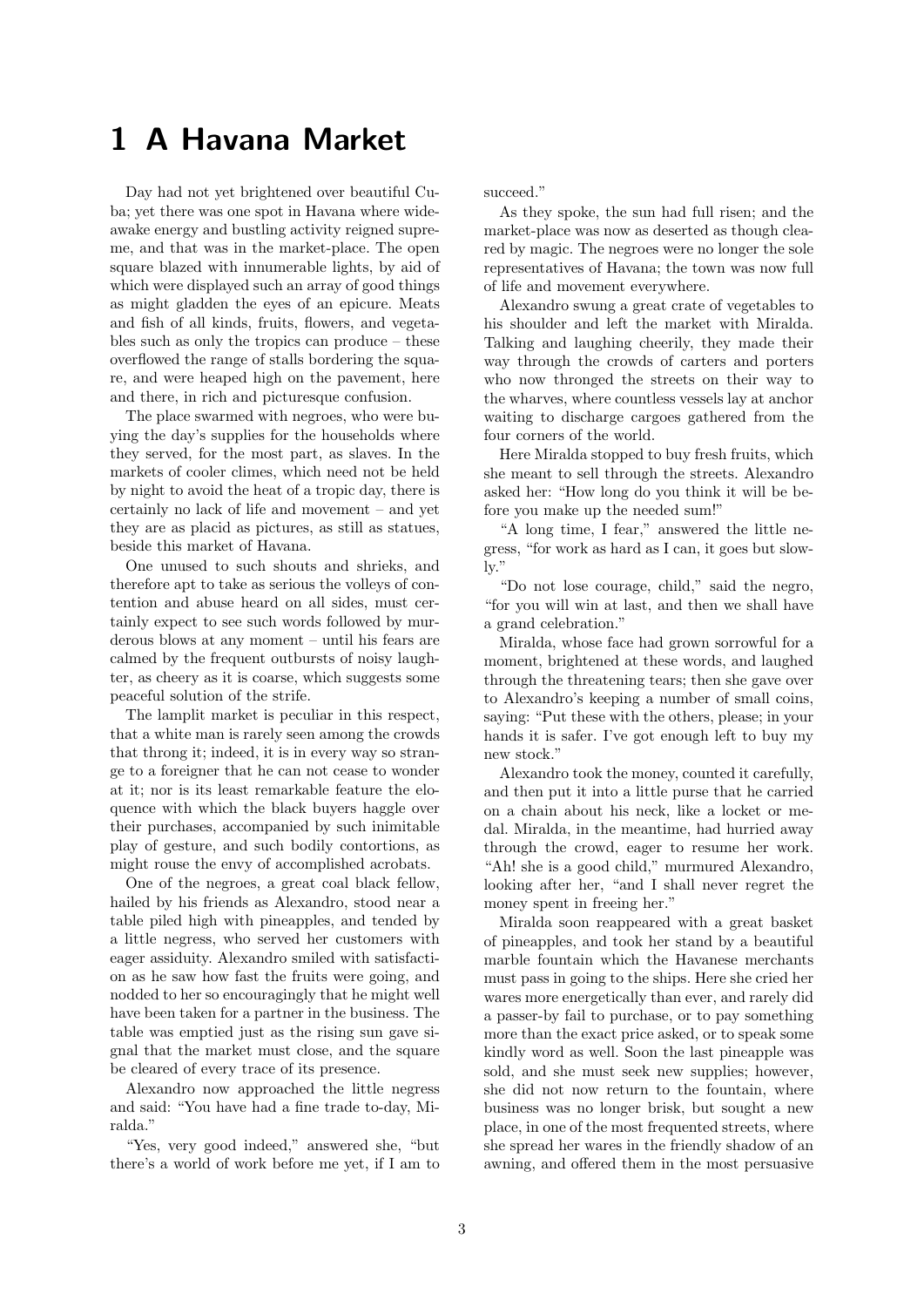terms. Fortune still favored her, and in her heart she blessed the day for a happy one.

It was now nine o'clock, an hour when every street was deserted and every industry came to a standstill, because the Havanese sought their homes to escape the scorching heat, and to enjoy the first meal of the day.

The fruit venders, of whom there were hosts, crouched in such shady corners as thev could find, and dozed behind their wares. Miralda, however, though up among the earliest, and, indeed, weary before the day had fairly begun, alone struggled against sleep, fearing to lose the first tide of returning custom. At last, however, she too drifted away, unwillingly, to the Land of Nod.

At the window of a handsome residence, well shaded from the sun by ample awnings, there now appeared two ladies, apparently mother and daughter, who chatted together as they looked out over the street: "Do look at that poor little negress, Mother," said the younger Creole. "How tired she is. Why, even the sunlight shining full in her face does not waken her!"

"What is there strange in her being tired, Maurita?" said the mother. "All these poor creatures seem so; and you know they do not mind the sun as we do."

"I see that poor child every day," said Maurita, "and one of our slaves tells me that she works from morning till night, trying to earn enough to buy her father's freedom, because he is growing old, and must soon be unfit for the hard field work. The girl interests me, and I want to know more about her."

"What a whim!" answered Madame Guani. "You know what a way these creatures have of trying to work on our sympathies, and how thoroughly unreliable they all are."

"Not all, Mother," answered Maurita. "Are there not many among our own servants who are good and faithful, and who could not be bought to deceive us at any price?"

"I admit that, child," answered Madame Guani, "but still insist that it only means self-interest, after all. Our free blacks know that they can not easily find another place so good, while our slaves are too dependent to dare risk offending us. Now, granted that this girl were the paragon you think her, you yet certainly know that both custom and propriety forbid our interesting ourselves in any of these negroes, excepting our own servants."

"Oh, yes!" answered Maurita. "We whites must not regard the blacks as human beings, but simply as creatures made to wait on us! It is inhuman!"

"And you are visionary," said her mother. "We will drop the subject, my dear. Go to the piano and play for me."

Maurita was an exquisite musician, and her music quickly won an audience. One by one the family gathered in the beautiful room, and the servants who dared leave their posts gathered in the hall – even the sleepers in the street roused themselves to listen.

Little Miralda was enchanted, for there was nothing she loved so dearly as music. She rose slowly from her resting place, and, as though drawn by some spell, glided slowly across the street, and took her place by the window. Indeed, she pressed her face against the shutters that she might see how the wonderful music was made. Finally, forgetting self completely in her delight, she began to hum the melody – softly at first, but gradually more loudly, until her lovely voice rivalled the tones of the piano. Maurita flew to the window to discover the singer, and Miralda, recalled to herself by the sudden silence, and frightened by meeting the gaze of Maurita's merry eyes, ran away just as the latter was about to speak.

Down the street she flew, her feet winged with shame and fear, till at last she dropped, exhausted, on the stone bench of a little park, murmuring to herself: "Oh! oh! How could I have been so rude? Now I must hunt some other place to sell my pineapples; for I shall never dare go near that window again."

Maurita watched long at the window. She knew not why she should feel such interest in the little negress, and yet there was something that attracted her toward the girl. Of all this, however, she said nothing to her family, to whom she well knew it would only be a subject of ridicule.

In the meantime, Miralda, whom we left resting in the little park, sought a beautiful garden beyond the city, and soon disappeared among its trees and shrubbery. An hour later she reappeared, laden with the daintiest of wreaths and nosegays, and returned toward the town. She took her stand before a fashionable restaurant, and finally resolved to enter. She first went timidly to the proprietor, and presented him with one of her best boutonnières, asking his help in disposing of the rest. But no help was needed, for the wealthy idlers crowded around and bought the pretty flowers eagerly: "Our little Black Pearl," said one of them kindly, "shall not go with a leaf unsold."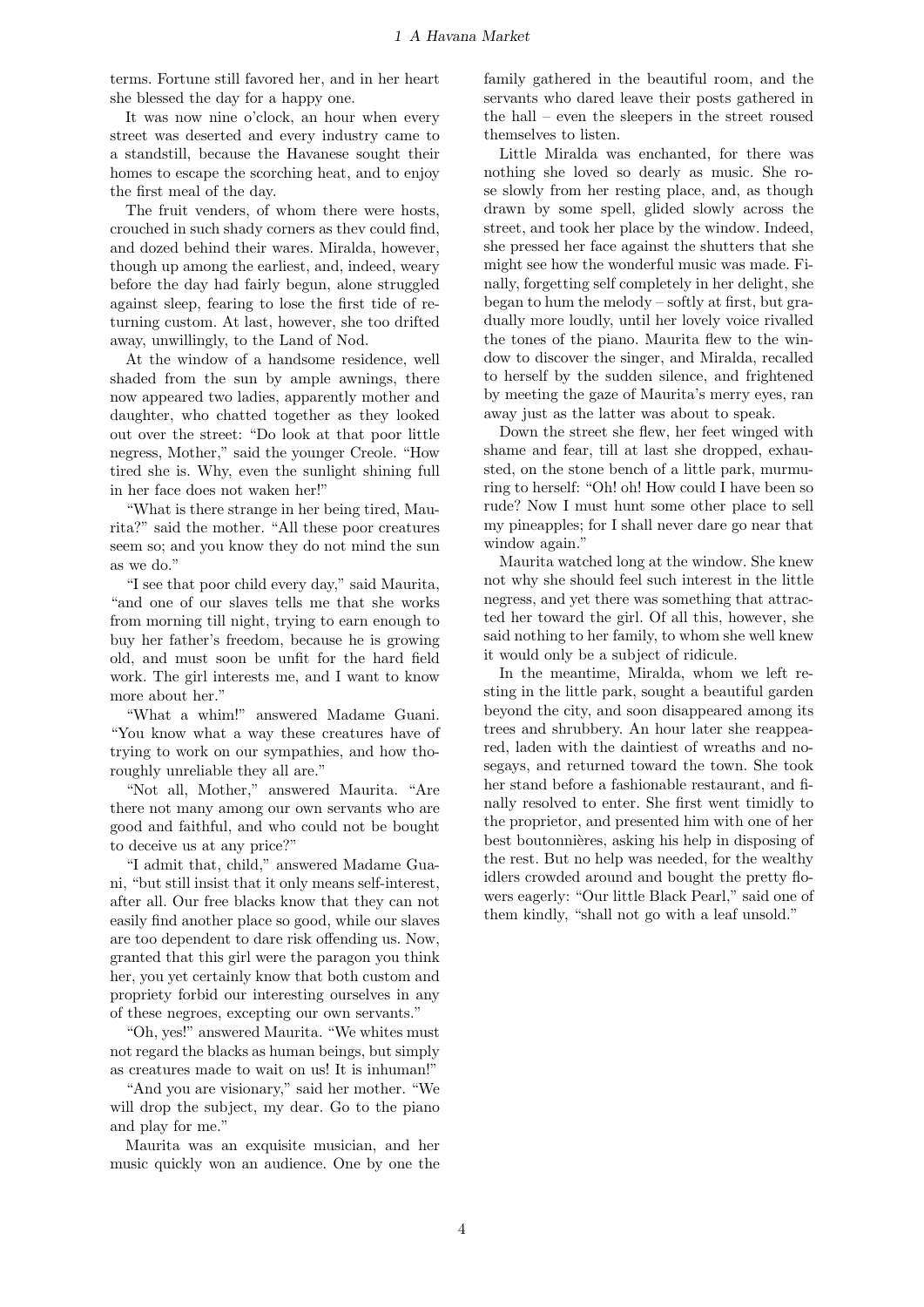# 2 Freedom And Slavery

<span id="page-4-0"></span>Miralda had worked diligently all day, hardly sparing herself even during those hours when the excessive heat drove most of the Havanese to rest; but now the time had come when there was no further demand for her wares, and she might turn wearily homeward.

In the finer streets there was hardly a house without a volante, the favorite vehicle of the Havanese, before its door; and everywhere crowds of children were playing, trying, seemingly, to make up for time lost in the enforced rest of earlier hours. Miralda lingered to watch the brilliant crowds – gentlemen in European costume, ladies in dainty, lace-trimmed gowns, entering the volantes to go calling or shopping; but all likely to find their way, sooner or later, to the Alameda of Queen Isabel. Here the driveways were flanked, on either hand, by magnificent palms, beneath whose swaying shadows passed the volantes with their gaily dressed occupants, and the splendidly mounted cavaliers. But neither the horsemen nor the fair Creoles lent ear to the rustling of the palms and mimosas, nor to the plashing of the fountains; no one remarked on the exquisite fragrance of the flowers that grew in gardens separated from the driveways by gilded iron trellises; no one expressed surprise and delight over the bread and orange trees, nor the thousand and one other features of the beautiful park sure to have won our admiration; because, indeed, all that would be so new to our Northern eyes was as commonplace to them as corn and wheat to us.

Miralda turned away from the town at last and directed her steps toward the seashore; she was very contented, for she had had a successful day, and besides the money she had given Alexandro, she had enough to buy her little stock in trade for the following morning. She was now following a palm path, not far from the shore; the slender trees, with their fan leaves, among which myriads of fireflies twinkled, towered seventy or eighty feet above her head, and seemed like friendly giants who guarded her pathway, and rustled their plumy crowns for joy over her good fortune.

She had walked perhaps a half hour when she reached the plantation, entering it at a point where there were grouped many huts for the negroes; these were lightly built of palm, and thatched with palm leaves; and each was surrounded by a little garden where flowers and vegetables, in riotous abundance, disputed the supremacy. Chickens were scratching up the ground about the little dwellings, and with their cacklings were mingled the quackings of geese and the occasional grunting of pigs. The tired slaves lolled in the shadows, enjoying a well-earned rest.

Miralda now went to one of these huts, where her father, Gabriel, lived; for he was a slave on this plantation. He lay stretched out before the door, on a rush mat, smoking a cigar. Miralda greeted him affectionately, and seated herself on the mat beside him.

"Oh, but you must be tired, Father!" she said.

"And tired I am," answered Gabriel, laughing, "for I have worked well all day, as a good slave should. But you, too, must be tired, child, for you have worked all day in dust and heat, while hundreds of others thought only of rest. Tell me, my girl, have you been really happier since Alexandro took the crazy notion of buying your freedom? It seems to me that Señor Cardenas was a good master to you, as he is to me; and as for work, you had hardly half as much then as you do of your own free will now."

Miralda answered: "Señor Cardenas was always a good master to me, and were I still a slave, I could not ask for a better; but since I have been free, I realize that there is nothing else so good as freedom. The work I do now does not seem hard, because it is for myself, and I may even leave it undone, if I choose; I may do, and go, and come as I please, now, while as a slave I could move only at the will of another."

Gabriel laughed, and said: "Those are thoughts and ideas that would never have come into your head had not Alexandro put them there. But I should like to know how he is better off than I. He is no longer a slave, it is true; but he is a servant in a rich family, like hundreds of others, and must work the will of others quite as much as I do. Let us look squarely at the matter. What more could I ask for? Cardenas clothes me, feeds me, and if I am sick, sends a doctor to me; and for all that I have only to work; he is a good master, and I never realize that I am a slave."

"But would not you like to be free, Father?" asked Miralda. "Surely you do not wish to be a slave all your life. Should not we be happy if we owned a little hut and garden where we might work together, for each other, and be free to rest when we were tired? Think how often you are ill, and how hard it is then for you to go to work with the rest and keep up with them all day. Don't you remember what Mother used to say? 'A little hut,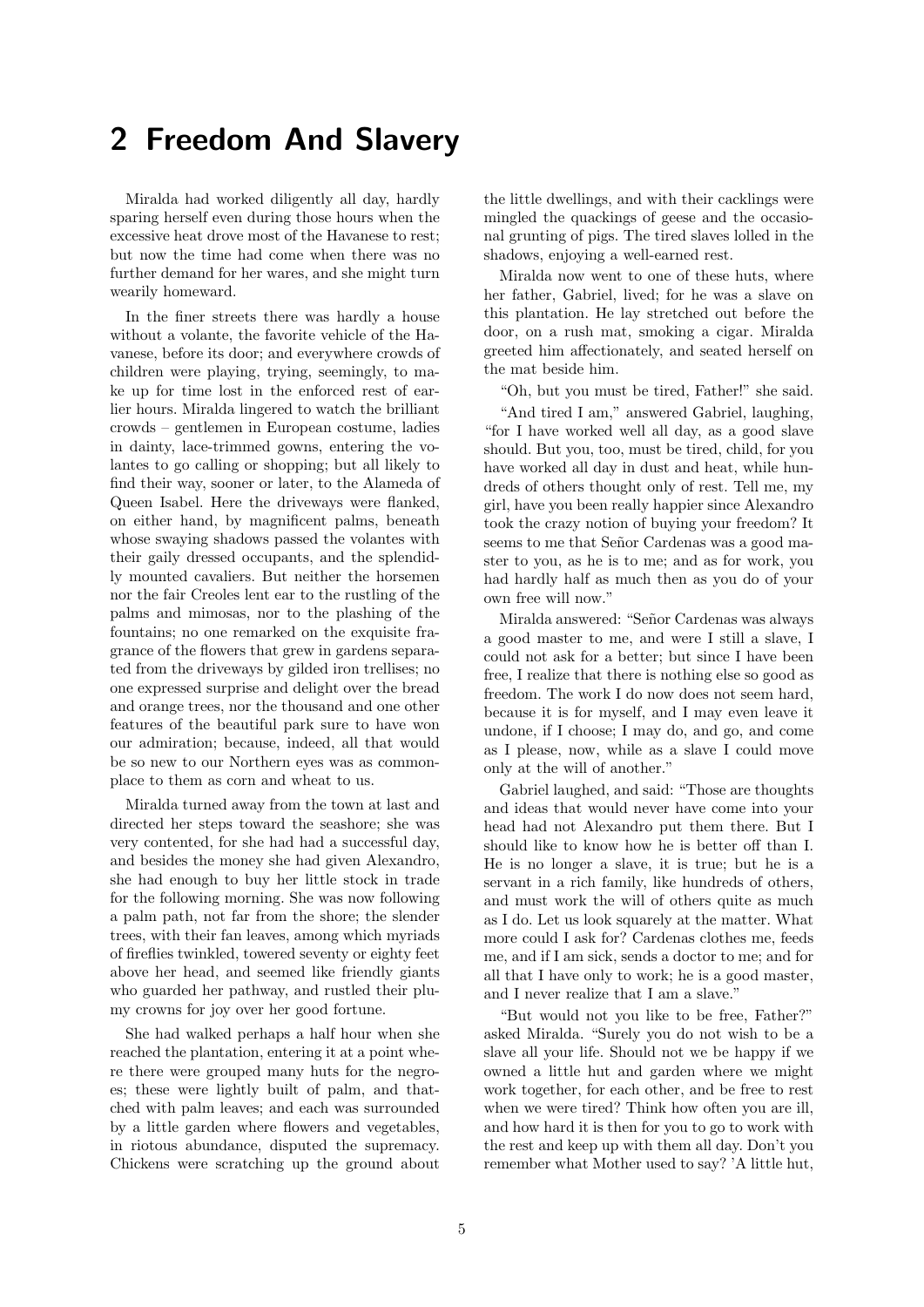with freedom, and work, and a happy heart would make me perfectly contented.' " Gabriel was deeply moved at the idea, even, of such happiness in his old age, but still sought to hide this feeling from

Miralda, and to divert her thoughts from the subject; for he knew how large a sum it would require to buy his freedom, and he could not see how she could ever hope to earn so much. But as he recalled her poor mother's constant longing to be free, two great tears rolled down his face, and spoke more truly than his words.

"Oh, you do long to be free!" said Miralda. "Only it seems impossible to you; and so you speak against your own heart, and try to hide your thoughts from me."

Gabriel nodded silently.

At this Miralda sprang to her feet, fairly dancing for joy. "You shall be free," she cried. "I will free you!"

"You? But how is that possible?" cried Gabriel.

After Miralda had for a time enjoyed his amazement, she told him what a fine start she had already made with the required sum, explaining how she had earned it, dollar by dollar, and how her every task was a delight because it was done for his sake, and meant some help toward his freedom.

Gabriel was overcome with amazement. It seemed to him that Miralda could not be the little child he had carried in his arms, but was rather some good angel sent from heaven to comfort his old age. He felt like one suddenly awakened from sleep; and freedom, now that it seemed possible, looked like paradise itself. In thought he could see the little palm hut, with Miralda moving cheerily about; then his doubts came back, to blur the beautiful picture: "How is it possible," he said, "that you can do so much? And why have you kept your plan so long a secret from me? And why have you hidden it especially from me?"

The little negress clasped his hand closer: "Would not you have been the first to laugh at me? Would not you have said I must be crazy to dream of such a thing? – that a child could never earn such a sum? Would not you have forbidden my working so much? You who used to take extra work on yourself, in my old slave-days, so as to make my tasks lighter! My dear, good Father! Oh! I had to begin secretly, so as to save up a little money to show you the plan was possible. Indeed, I thought, at first, of keeping it all to myself till I could come to you and say: 'Father, you are free! – FREE! – I have freed you!' But I could not wait any longer to tell you, because I am too happy over the good fortune that has helped me so much to-day."

While they spoke, the sun sank slowly, and the evening breeze arose, bearing to them sweetest perfumes; among the wealth of tropic foliage the fireflies flitted, shining through the darkness like a shower of falling stars. The hour of rest had come; but Miralda was too happy to sleep: "It is so beautiful here," she said, "let us stay and talk."

Gabriel's heart, too, was full; and yet neither could at first find words. But Mi-ralda's feelings, always seeking expression in music, brought one of the old familiar songs to her lips, and her clear young voice rose sweetly through the gathering darkness, while the stars came out, one by one, in tropic splendor. Then, at last, they began to talk, like eager children, of the beautiful future that freedom was sure to bring them, painting it to each other in dazzling colors, until sleep claimed its own, and they sought the hut for such repose as might strengthen them for another day of toil.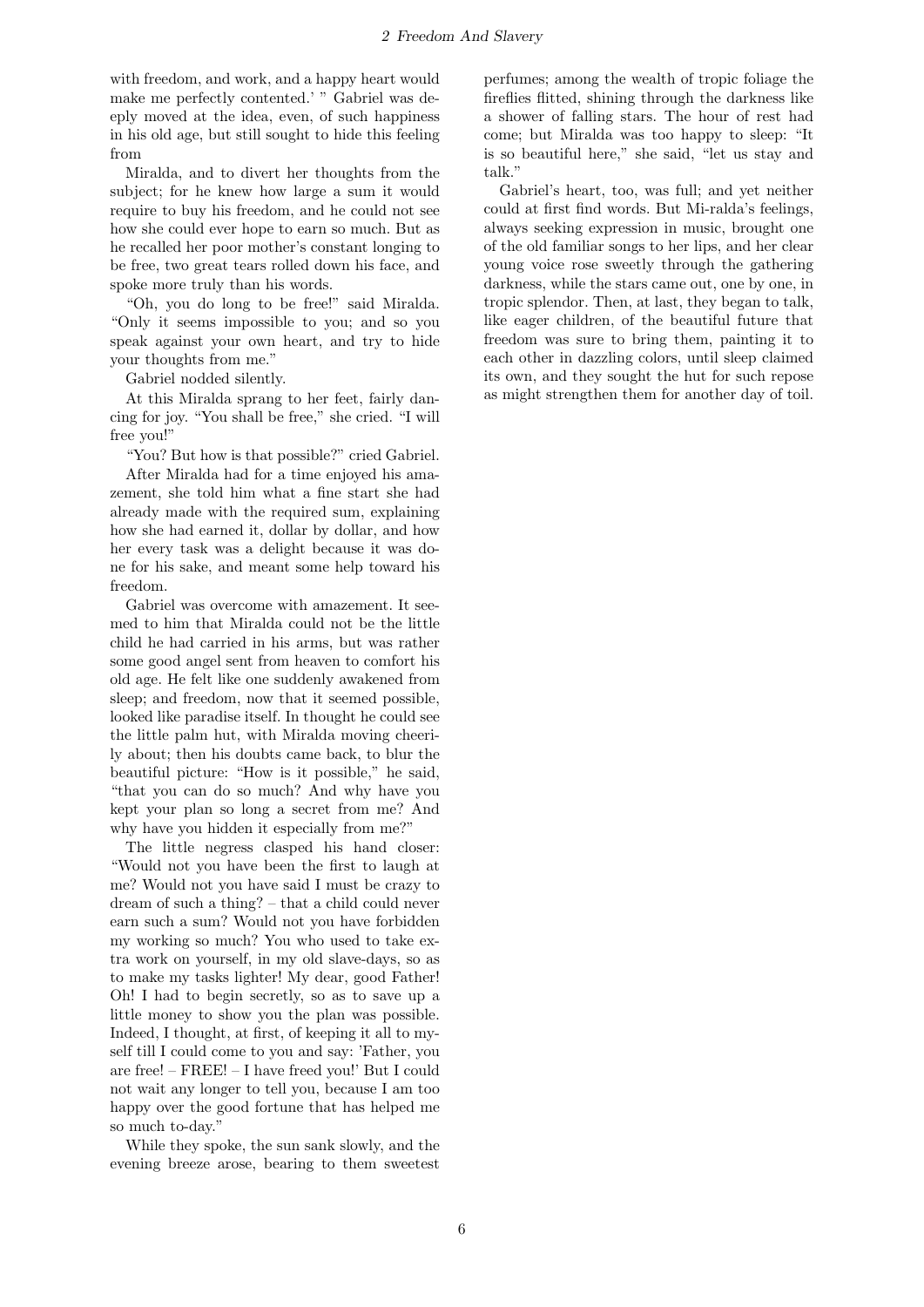# 3 The Plantation

<span id="page-6-0"></span>Before daybreak Gabriel and Miralda were stirring, the one ready to begin work in the cane fields, the other to take up again the tasks that were to earn her father's freedom.

In a beautiful grove not far from the planter's magnificent home, there stood a tower whose bell called the slaves to work each morning, and rang the signal for rest when the day was done. As Gabriel's words have already shown, Senior Cardenas' slaves were most humanely treated, and were even, in many respects, far better off than the free negroes.

It will not, therefore, surprise the reader to learn that the first meeting-place of the men, women, and children called together by the morning bell was the church. This formed a wing of the Cardenas mansion, and as the blacks trooped in through its open doors they saw the altar already prepared with lighted candles; a priest soon entered, and read Mass, which was served by two negro boys.

For a European, the devotion and recollection of these slaves would have been a wonderful sight; for it is hard to realize that these poor black creatures can have the same Christian thoughts and feelings as their whiter brethren. Yet truer devotion could rarely be found; no foot nor hand stirred; no word was spoken; all eyes were directed only to the altar; and from almost every heart there rose a prayer for the good master whose humanity privileged them to preface the day's toil with attendance at the Holy Sacrifice.

At the close of Mass, the priest turned toward his people, and gave them a brief instruction; he had himself been a slave, and knew the human heart in its sorrows as in its joys; his hearers hung upon his words.

The divine service ended, the slaves left the church, and repaired to an open square where the overseer told them off into separate groups, some for the cane, some for the tobacco, and some for the coffee fields; each was expert in his appointed task.

Gabriel, with many others, was sent to the sugar fields. The evening before, many cuttings of the cane had been prepared, and packed in a wagon; this the slaves now took with them. Arrived at their destination, the first task was to prepare the ground for the planting. It was heavy work, and wrung many a drop of sweat from Gabriel's brow; yet the old man hardly seemed to feel it. Since yesterday there had come to him, with the hope of freedom, a new courage – a new life, almost.

The slaves about him rested from time to time; but Gabriel worked away, sing ing at his task, and inspiring the others to renewed diligence; save only those idle ones who are always enemies to industry. "Shan't you stop for a smoke to-day?" asked his neighbor Pedro, who was hardly able to wield his hoe any longer.

Gabriel leaned on the handle of his spade, and looked back over the ground already prepared: "We have worked well," he said, "and earned a cigar, I guess." This gave the signal for a general pause, for Gabriel's word went as far as the overseer's, so high was he known to stand in Señor Cardenas' good graces, through his diligence and fidelity. So, as he lit his cigar, all the workers followed his example. Pedro, who certainly had not been among the lazy ones, could not refrain from asking him: "What's the matter with you, Gabriel? You act as though some great good luck had befallen you. Has Cardenas taken you into partnership?"

"Great good luck has surely come to me," answered Gabriel, "for since yesterday I know that my girl is working hard so as –" Here he paused, because it seemed to him that it might hurt his fellow slaves should he speak of a happiness beside which their hopeless bondage must seem harder than ever. Pedro, however, questioned him so persistently that he was compelled to speak, explaining Miralda's plan, and even describing the little home to which they were looking forward. The other slaves gathered about, and listened to him eagerly; but it was plainly to be seen that his words impressed them very differently. Some envied him, as they openly confessed; but others wondered that Gabriel should care for freedom, when he could never hope to live so easily and happily as now, while Señor Cardenas provided for his every want. But in one thing they all agreed; that Miralda was the very pearl of negro maidens, and that the happiness of having a daughter so faithful and devoted was worth more than wealth and freedom. After the smoke the work was resumed, and pushed forward so rapidly that the field was soon ready for the planting. The cuttings were now set in holes about eighteen inches deep, and about two feet apart, already prepared for them; one slave holding the slip, while a second placed about it the earth previously removed. This work was too exacting to advance rapidly, and lasted the day through, save for the brief interruption of a hurried meal at noon. By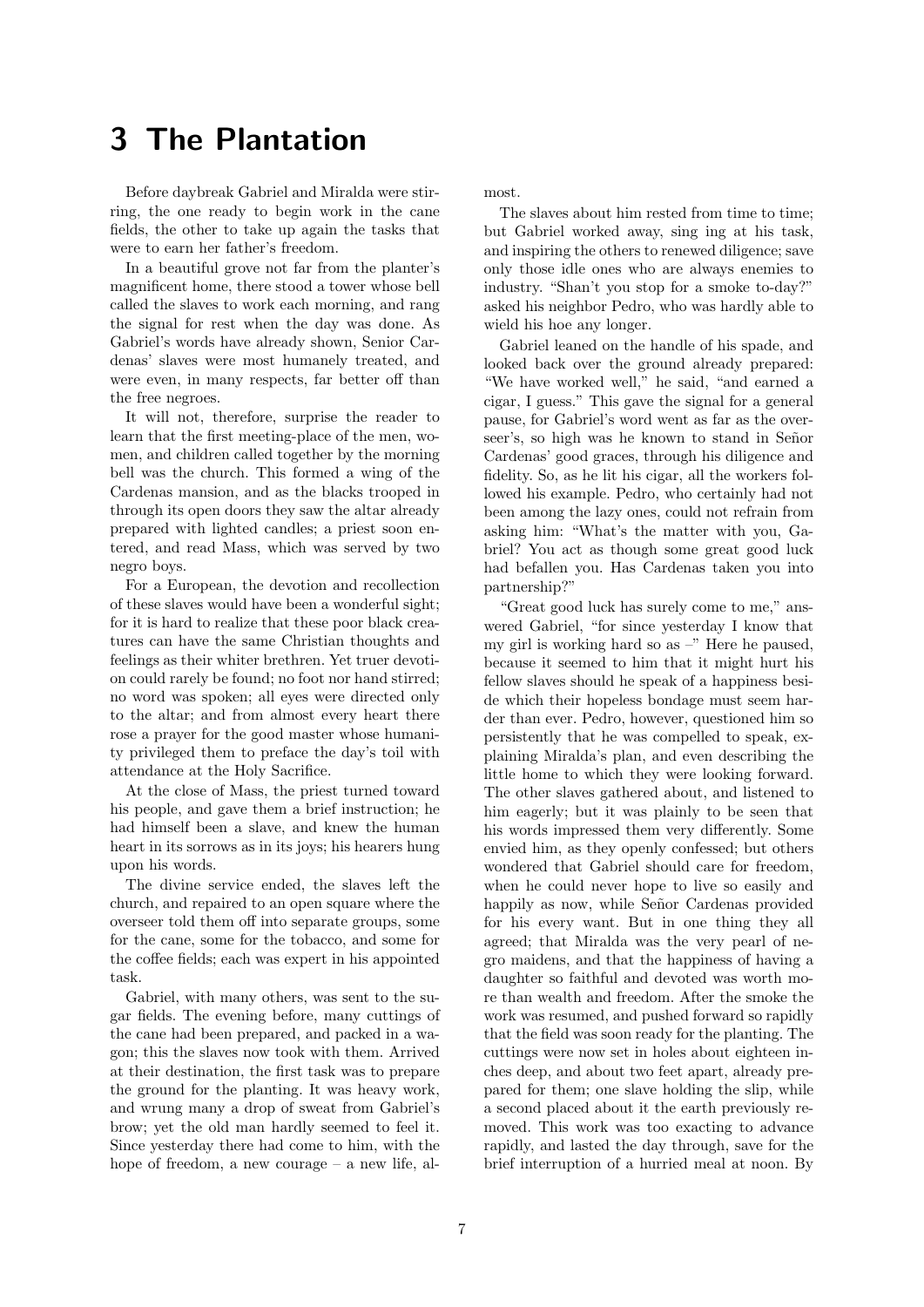evening, however, all the slips were set; and with hearty good wishes, and hopes for a rich harvest, the negroes left the field, and sought well-earned repose; beyond which loomed up a continuation of the task the following day.

Miralda had not returned at the usual hour, nor did she make her appearance till far later; her work had detained her some what, and she had also waited for a talk with Alexandra.

Gabriel was sorely disappointed, for he had gathered the finest flowers from their little garden, to brighten the hut as if for some feast day. And indeed it seemed to him like one, this first day on which he could look forward to freedom. As it grew later, and darkness began to gather, he felt anxious, and hastened down the palm avenue by which Miralda was sure to come; but he had hardly entered it before he met the little maiden, breathless with haste, and still almost running: "Where have you been so long, child?" asked her father. "I was growing very anxious about you."

"Oh! I had an extra trip to make to the docks, where I had to carry some flowers; and when I had delivered them, and got my money, I saw Alexandra not far off, talking with a beautiful gentleman; so I sat down on some sacks of coffee that lay there ready for lading, and waited, because I wanted to ask Alexandro how much money I had saved altogether. They walked right by me three times; and Alexandro looked straight at me, too; but he was so busy with his talk that he never saw me.

What they were saying must have been very important, because they looked so earnest, and kept on talking and talking for a whole hour before Alexandro started back to his house. Then I ran after him; but he never noticed me till I pulled at his sleeve; and even then I had to call at him as loud as ever I could.

'Alexandro,' I said, 'have you no time for me today? I want so much to know just how many dollars I've saved, so that I can count up how long it will be till I can free Father.'

'Why, is that you, Miralda?' he said. 'Your father free?  $- Ay$ , free he shall be; and not he alone, but all Cubans, white and black – and when the hour comes, Alexandro the negro will not fail in his part.'

I couldn't understand what he meant, and I asked him again about my money; and then he said: 'Child, it isn't a question of money, but of brave hearts and strong hands.' – Then he broke off suddenly, as though he had said more than he should; and he rubbed his hand over his eyes, and spoke like his own kind self again: 'Oh! the money? Let me think. Why, you must have at least a hundred dollars; and that's a great deal, you know.'

'But how much will it take to buy Father free?'

I asked him.

'The price of a good slave, like your father, is always at least a thousand dollars,' he answered. Then I sat down on the bags of coffee again, and counted, and counted, till I made out that it would take me at least six years longer to earn so much as that; and that made me so sad that I forgot all about Alexandro, and ran away without saying good-bye to him."

"Six years more!" said Gabriel. "What a long time! Until yesterday, it would not have seemed long; but now it looks like an eternity. Oh! I fear, Miralda, that we shall never be able to gather up such a sum!"

"Oh, yes," answered Miralda, "it is a long time; but with good courage one never fails; and so we're sure to win at last. And let me tell you, Father, that I have found a new helper, who has told me how to put my money out at interest, so it will grow faster."

"Who is this new helper?" said Gabriel.

"A fine young Creole lady, the beautiful Maurita, of whom I have already told you."

"She! Why, how did you ever meet her, and what can you have to do with her?" asked Gabriel, amazed.

"I was crossing the park on my way back home," said Miralda, "and the band was playing so beautifully that it seemed like heaven. All the benches were filled with gentlemen, who were listening to the band, and the volantes were driving slowly round, filled with beautiful ladies. You know how I love music! So I stopped a minute to listen, thinking to myself, 'I can run on so much the faster afterward, and make up for lost time.' Then pretty soon a volante drove by me, so close that the wheel almost went over my foot, and I cried out with fear. A lady leaned out of the carriage, and caught my hand: 'Are you hurt, dear child?' she asked.

I told her no, and I tried to run away; but she held me fast with her pretty little soft, white hand, and as she leaned down to look at me she said: 'Why, this is Miralda, our little Black Pearl! Wait a moment, dear.' I was so ashamed that I could not look up at first; but she was so gentle and friendly that at last I found courage, and could answer her questions. She told me she had heard me sing, and liked my songs, and that I should come to her window and talk to her. She was so kind that I wanted to tell her about you; so when she asked why I worked so hard all day, and whether it was true that I hoped to earn money to buy you free, I began to say yes. But it all came over me so sorrowfully that I could not finish.

'What is the matter?' she asked.

'O!' I told her, 'the price of a good slave is at least a thousand dollars; and I've only saved a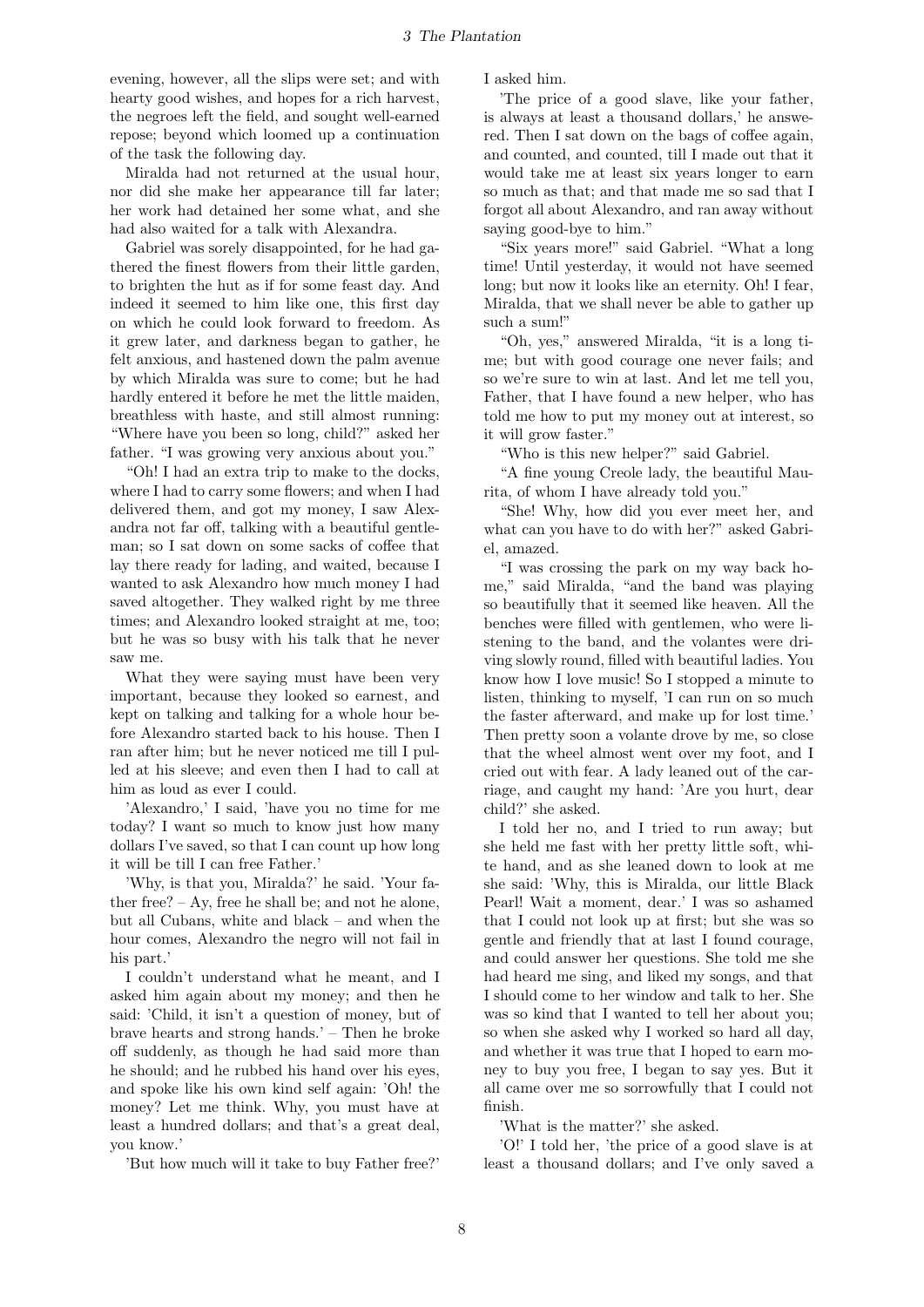hundred; and at that rate it will take six years longer to free my father.'

'Six years?' she said; 'that is long, indeed. However, you must put your money out at interest, and then it will grow faster.'

'How can I do that?' I asked.

Maurita thought for a while, and then she said: 'Bring your money to me, and I will take care of all that.'

I was going to thank her, but another volante drove by, and separated me from her. Then, for the first time, I began to think you would be anxious, and I hurried as fast as I could to get home."

Gabriel kissed his good child, thankful to have her safe again; and again they sat before the little hut, and made bright plans for the future, far off though it seemed.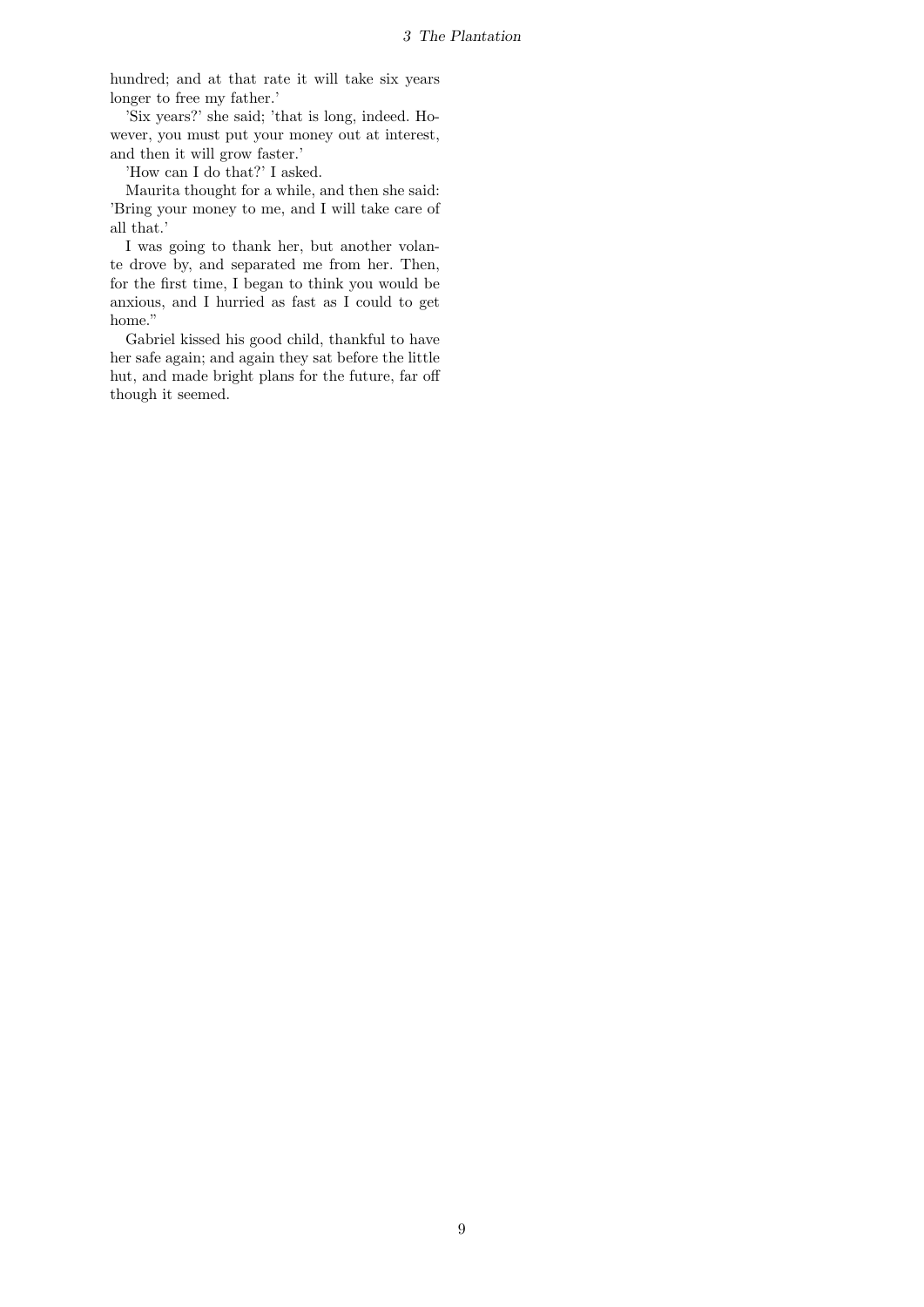# 4 The Black Nightingale

<span id="page-9-0"></span>The next few days brought but little change; Miralda's work went on as usual, and Gabriel was still busied with the other slaves in the cane planting. Yet one change there was; each morning Miralda watched for Alexandro at the market, and each morning she was disappointed ; he did not come as usual to talk to her and congratulate her on her thriving trade. She next looked for him at the docks, where she had last seen him; and finally went to ask after him at the house where he had been in service; here, however, she was turned away with the curt assurance that Alexandro had left his place, and none of the household knew anything of his present whereabouts. All this grieved Miralda greatly, not because she feared that Alexandro intended to keep her money, but because it was thus left lying idle in his hands, while in Maurita's she had been promised that it should earn good interest. She still asked eagerly after him, here and there, but could learn nothing certain; some of the people she questioned would only shrug their shoulders, while others would say nothing more than that he was journeying through the Island on affairs of great importance. But one day, after she had almost given up the hope of ever seeing him again, she suddenly met him in one of the side streets, where he was talking earnestly with two other negroes. She flew joyfully to meet him, and to ask him about her money, which she was so anxious to give over to Maurita's keeping.

Alexandro shook her hand heartily, and said: "You could not do better than to place it with her, especially as it can not be nearly so safe in my hands, now that I am constantly journeying hither and thither, and have no permanent home."

"I have heard of your journeys," said Miralda, "and I beg you to tell me what it all means, and why you act so strangely and so mysteriously lately."

The negro laid his finger on his lips: "It means what can concern only the hands and hearts of men, my child. One day, indeed, you shall learn all about it; but now you must neither speak nor think further of it. I will give your money over to Maurita's care, and from her you can then learn what disposition she may make of it. Now, I must say good-bye to you; for time presses, and to-day I must start on a voyage that will hold me absent from Cuba for three months."

He was gone, and Miralda stood looking after

him in silent wonder, and trying to think what it could all mean. "But what is it to me, anyway?" she said to herself at last; "I have surely enough to do, without troubling myself with other people's affairs." And so she skipped cheerily back to her work.

The next day, Miralda made her way to Maurita's home, where she was received with the greatest kindness; still the child felt abashed by the unaccustomed elegance of her surroundings, and was almost dumb, between delight and shyness, until Maurita called her to the piano to sing. "As you did outside there, behind the blinds," she said laughingly.

In music, she could, however, always forget herself; and she willingly sang on, as Maurita urged, song after song, while the Creole girl improvised the accompaniments. The little negress had really wonderful talent, and her voice rang out with a power and purity of tone that surprised Maurita. "Where did you learn to sing so well?" she asked.

"No one ever taught me," answered Miralda. "I used to sing with my mother, and she never told me I sang well."

"You sing charmingly," said Maurita, "and I think you ought to study with some fine teacher, who could train you for concert work."

Miralda shook her head. "No," she answered, "I could not do that; because I dare not spend a penny, but must earn every cent I can, instead. What would become of my beautiful plan if I were to stop to learn singing?"

"Oh! I forgot to tell you that Alexandra brought me your money," said Maurita, "and I have invested it for you in my brother's business, where I think we may hope that it will soon be doubled. But, to return to our music, would not you like to study singing if some one would give you the lessons for nothing?"

"No," answered Miralda, "I should not; because if I am so happy as to free my dear Father, then I must still work, so as to help buy a little piece of ground where we can live, and work for each other. If freedom were to separate us, we had better have remained slaves on the Cardenas plantation, where we were sure of Sundays and the other holydays together, at least."

Maurita could not but admire the child's steadfast devotion to her father, and yet could not easily give up her hope of seeing the little negress develop into a celebrated singer, as she surely might with such a voice, and such talent. "You are a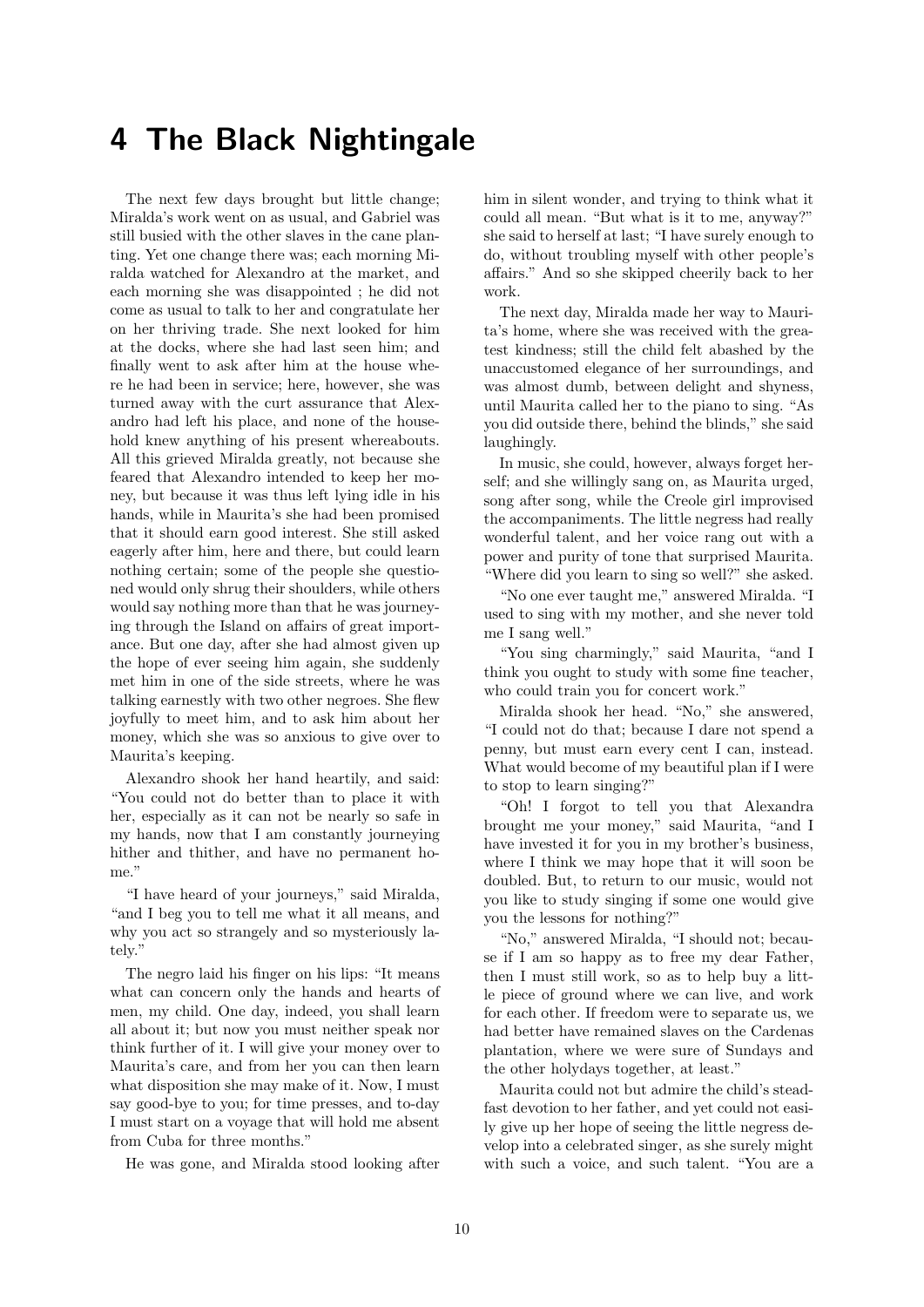strange girl," she said, "and among all the negroes I know, the only one who does not hate work. In my home, here, we have so many slaves that they are in each other's way; and yet they are always complaining of having too much to do. Yet you work willingly, from morning till night, with hardly a moment's rest; and when I show you a way to become really rich, you simply turn your back on it."

"My work is all for my father," answered Miralda, "and so it never seems hard for me; indeed, I enjoy it all, and am only unhappy when I must sit idle."

"Well," responded Maurita, "you are a good, devoted child; yet you could earn far more money by singing than by selling flowers and fruit."

At these words the little negress started up and cried: "Why then, I will sing, of course; but I'll go on with my fruit selling, too; I can do both."

"No, no," answered Maurita. "Either singing or fruit selling would require your whole time – and yet – wait a moment! – I've thought of a plan. My birthday comes next week, and I should like to surprise my guests with some beautiful songs. Will you do me the favor of singing for me then?"

"How could I refuse," said Miralda, "when you are so good to me? Only I am afraid your guests may not care for my songs, and then I should be so frightened that I could not utter a note."

"Do not fear," answered Maurita, "we will listen to your songs as long as you can sing a note. Come, and let us practise now."

Now, for the first time, Miralda knew what it was to sing with one's whole heart and soul; and she began to realize what a delight it would be to study more and more the beautiful art, and to long to study as Maurita had advised. But as soon as she realized that this wish was making her forget, even for the moment, the task she had undertaken, she put it away from her, and turned resolutely back to the every-day duties that were surest to help her earn her father's freedom, and make his old age a happy one.

Never had Miralda returned to the plantation with a lighter heart than this evening; indeed, she stopped from time to time to sing a verse of her new songs to the friendly old palms and the rustling mimosas. But the next morning found her the same tireless, little pineapple girl we discovered on our first visit to the Havana market, and her many tasks were performed as diligently and devotedly as on that first day we made her acquaintance.

When she greeted Maurita at her window about noon, Madame Guani was also there, and bid her come in that she might hear the singing her daughter had praised so highly. "Ah," she said, when the music came to an end, "they should call you the Black Nightingale rather than the Black Pearl, for indeed your singing is not less delightful than that of the wonderful bird. You must come often and sing for us; my daughter loves music, and you can give her great pleasure."

The birthday, of which Maurita had spoken, had at last come, and volante succeeded volante, as guest after guest arrived, until the beautiful home was crowded with the brilliant company gathered to honor the young hostess.

The birthday supper was followed by a stroll in the gardens, where countless Chinese lanterns shone among the tropic shrubbery, making it look like some fairy garden. Suddenly, the ladies were startled by sounds like pistol shots; but as these were soon followed by the brilliant light of numberless rockets, that soared high above the palms, and then fell back in golden showers through the darkness, their alarm was changed to delight. This was but the prelude to a wonderful display of fireworks.

To the fireworks succeeded the music. In a little marble rotunda, overgrown with flowering vines, the piano had been placed, and the first notes of Maurita's masterly accompaniment caught the attention of every guest. Then Miralda's clear voice rose, through the gathering dusk; shyly, at first, but with more and more confidence as she forgot herself in the inspiration of the music, until her beautiful notes rivalled in sweetness the perfume of the flowers, in brilliancy the sparkling drops of the fountain. Every heart was moved, and each forgot that it was one of the despised negroes whose gift gave such pleasure.

At last Miralda slipped away, meaning to leave the grounds by a little side gate, and hasten at once to her father; but from a stone bench among the shrubbery a man arose, and to her amazement, she recognized Alexandro. "Miralda!" he exclaimed heartily, "you are an honor to your people; I would not lose the pleasure your singing has given me for many, many dollars. Tell your father how you have delighted every one, that he, too, may rejoice as does your friend Alexandro."

"You here!" exclaimed Miralda. "I thought you far away. You yourself told me it would be months before you should again see Cuba."

"And so I believed," answered Alexandro, "but I am like the storm wind, that knows not where it may blow from one hour to another."

Miralda could understand nothing of all this, yet, as it was growing late, she did not wait to ask questions, but hurried on to the little gate by which she expected to make her way to the street. The gate, however, had been locked, and she was obliged to retrace her steps, in order to reach the main entrance to the grounds. Passing the rotunda, she heard voices in the neighboring shrubbery, and paused involuntarily. Alexandro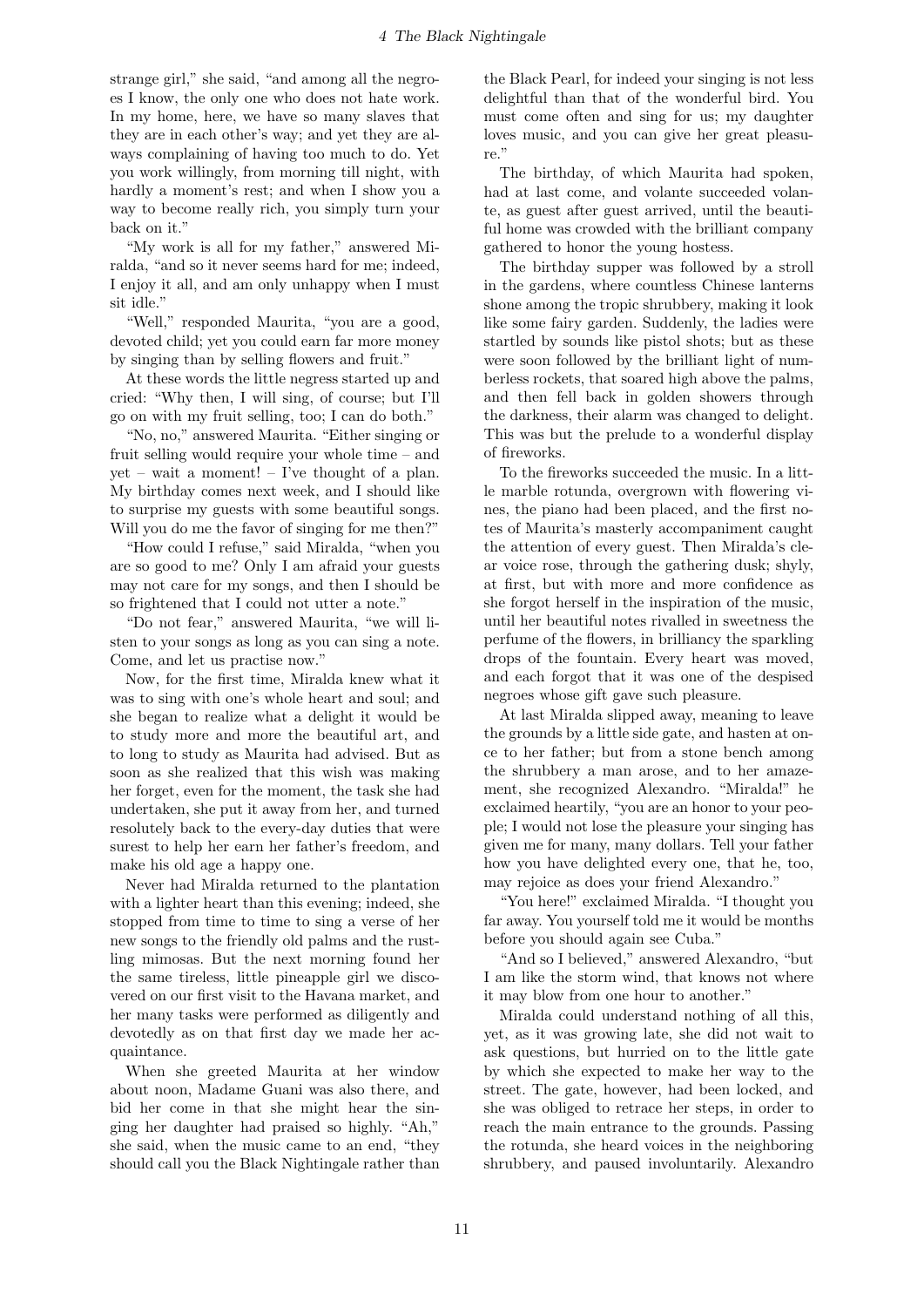#### 4 The Black Nightingale

was there, with Señor José Guani, and a stranger whom they called General: "The time is not yet ripe," said this latter, "and we have much work before us, to rouse the Cubans, ere they will be ready to fight under my standard. They are indolent, and slow to realize the true state of affairs; but once they do see it, they will resist to the death. You, José, must use your utmost influence to recruit your circle; and you, Alexan-dro, on whom I count no less, must set out at once on your new mission. A sailboat awaits you, and will bring you to the rendezvous before sunrise. Go, then. Be discreet, and you will not fail."

As soon as Miralda realized that these people were discussing some secret plan, she hastened on, and, reaching the street without further interruption, hastened home.

In the meantime, the guests, once more assembled in the beautiful dining-room, were discussing the musical programme they had just enjoyed, and vying with each other in praise of the little Black Nightingale.

Maurita seized the right moment to tell the story of Miralda's self-sacrificing devotion to her father, and of her unremitting toil to earn his freedom! then she placed a great silver urn among the flowers that decorated the center of the table, and added: "I want you all to help me make up a sum that may shorten the years of work that still lie before the poor child, unless we take pity on her."

The urn was soon heaped high with shining dollars and gold pieces, although many of the contributors were opposed to the freedom of the blacks. Beautiful, enthusiastic Maurita was irresistible; and Madame Guani, hitherto most bitterly opposed to "pampering the negroes," as she called it, herself set the example of most generous liberality. As Maurita bent over the urn, rejoicing in the good fortune of her protegee, the glittering heap of coins was enriched by two sparkling diamonds – for the happy tears overflowed her eyes as she realized that, for the first time in her life, she had been really helpful to another.

News of the little Black Pearl's transformation into a Black Nightingale was quickly carried through the city, and the Havanese, no less eager for novelties than the Londoners, the Berliners, or the Parisians, vied with each other in securing her services to entertain their guests. Miralda shrank from the work, but nevertheless accepted it gladly as a help in her great plan to free her father.

One day, when she had finished her fruit-selling earlier than usual, sue found the beautiful Maurita lounging in her hammock, beneath the palms, while one slave kept the airy couch in motion, and another fanned its occupant. But she no sooner perceived the little negress than she sprang to meet her, and overwhelmed her with congratulations. "You lucky child!" she cried, "your money has grown almost tenfold through a splendid speculation of my brother's; and now nothing stands in the way of your heart's desire – you can free your father at once." Maurita flushed as she spoke, for what she said was not strictly true; she had herself supplied the greater part of the needed sum.

Miralda was at first too overwhelmed with joy to speak, for she had looked forward to years more of hard work before reaching the desired goal, and could hardly believe her own ears when she heard Maurita's words. She stood for a moment like a statue, then trembled in every limb, and burst into tears; a moment later found her on her knees before Maurita, kissing her feet.

When the Creole maiden drew her to a place beside herself, on a marble bench near the fountain, the little negress could not sit still, but sprang to her feet, and danced about, clapping her hands for joy, and laughing and crying in the same breath. When at last she found words to speak: "Oh! oh!" she said, "my heart beats so that it almost bursts. It hurts me. To think that Father will be free, and we can have a home of our own, like white folks! And yet," she continued, "it doesn't seem possible; because I have done so little – too little, I fear! Can such great gladness be bought so cheap? Oh! do you believe it can be all true? Or isn't it a mistake?"

"Indeed it is not a mistake, child," answered Maurita, "it is true, and it will last, and even grow greater, day by day."

The little negress looked at her with unspeakable gratitude, and then darted away homeward, her feet hardly touching the ground as she flew.

Many of the Havanese were amazed to see their little Black Nightingale flying through the streets as though she had borrowed the bird's wings as well as its voice, but Miralda was too enraptured even to realize how strange her breathless flight must seem to others; her only thought was to reach home, and tell her father the blessed, blessed news.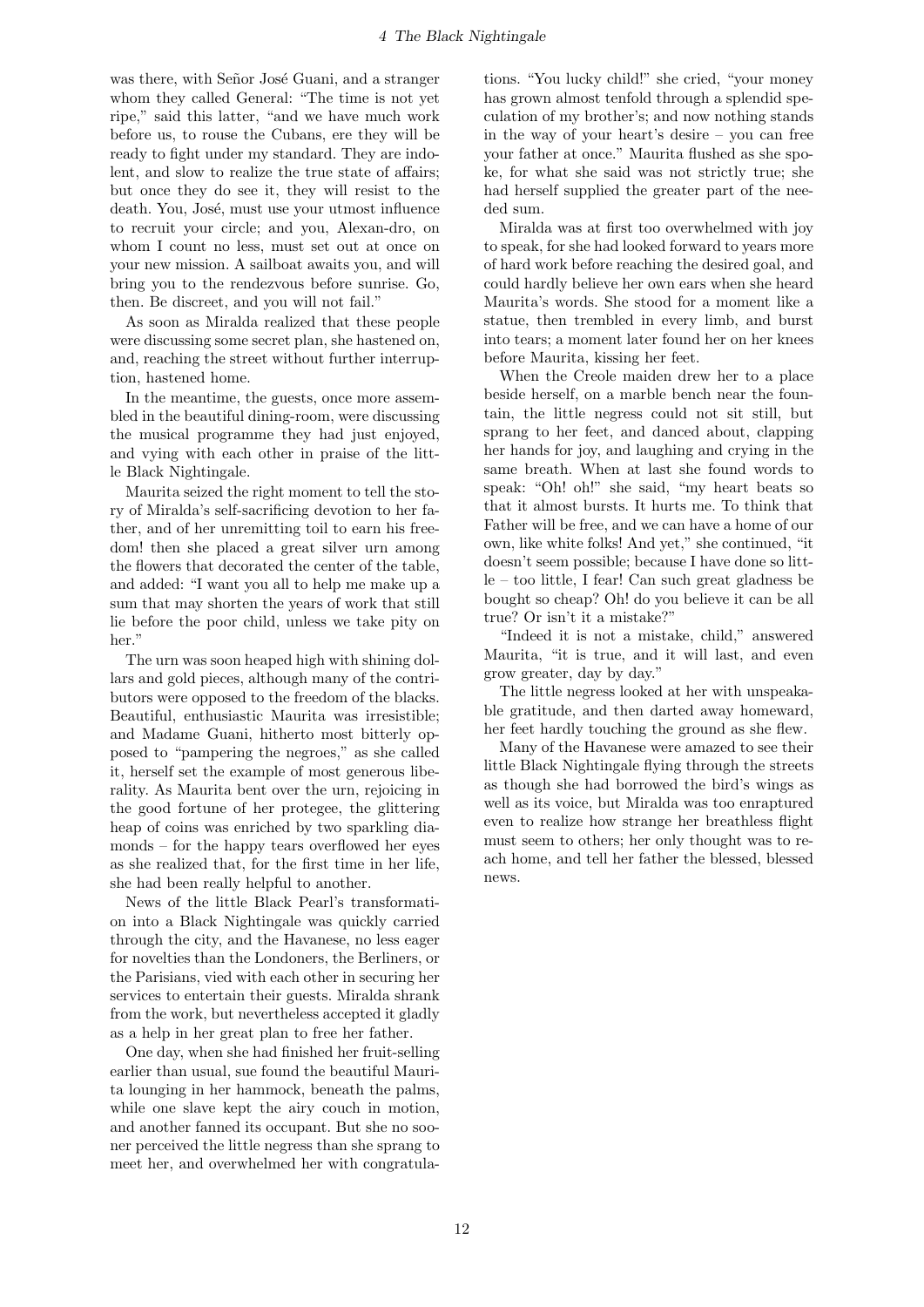## 5 The Sugar Harvest

<span id="page-12-0"></span>On the day of Maurita's good news to Miralda, there was extraordinary excitement on the Cardenas plantation, because it was time to cut the sugar cane, and bring it to the mill.

The overseer had gathered all the slaves, old and young, for this work, and they were rejoicing over it as would the Rhinelanders over a vintage. At this one can hardly wonder, for the task is a cheery one, in which all take some part, even to the children. Every creature on the plantation helps with the sugar harvest, which is gathered to the accompaniment of songs and laughter, and wears rather the aspect of a festival than of a plain working day. Señor Cardenas usually visited the fields at this time, too, which was an added pleasure to his slaves, among whom he seemed more like a peasant farmer among his servants than like a slave owner. Indeed, he was a most humane man, and realized the ideal master sometimes described in books.

All set forth for the fields, led by the overseer; the children fairly dancing for joy over the coming feast – for all were free to eat to their heart's content, now – the elders laughing, shouting, and singing. Gabriel was, of course, among them, and rejoiced with the rest, humming a cheery song whose refrain Pedro caught up with all the strength of his lungs.

All along the coast of Cuba were now being enacted scenes similar to this on the Cardenas plantation; but not everywhere was there found such good cheer among the slaves. All depended on the master, and where he was harsh and inhuman, the poor creatures went sadly enough to their appointed tasks. The sugar fields made a beautiful picture now; the great, jointed cane stems, green or gold, standing proudly up among the waving, rustling leaves, crowned with silvery blossom bunches that gave the one touch of cooler coloring amid the burning brilliancy of the landscape.

When the slaves reached the fields, some of the young negresses set an example soon followed even by old Gabriel, who danced no less joyfully than the rest, although, it must be admitted, somewhat more stiffly. But play had quickly to give place to work, and the men began to cut the canes, which the women and children gathered up and made into sheaves.

Cardenas was always liberal with his slaves, and now, as God's good gift of the harvest was garnered in by their hands, he urged them to eat their fill of the luscious food. With the children, it was not necessary to repeat the invitation; they seized upon the sugar cane as though famished, and devoured it in unbelievable quantities. The older workers, too, regaled themselves with it, when the tropic heat had parched their throats with thirst.

Some one of the slaves was always ready to take a sheaf as quickly as it was tied, swing it up on his shoulder, and carry it to the sugar mill. Soon, however, the wagons were on hand, and ready for their share of the work in gathering the vast harvest; even then the blacks were kept busy in handling the cane. The work was heavy in the extreme; but the cheerful industry of the slaves showed thorough good will, and argued well for their master's interest.

Finally, the day's work was at an end, save that in the midst of the field there remained a circular space where the tall, flower-crowned cane still stood untouched. The overseer now called a halt, and gave the workers permission to enjoy their long-postponed smoke. This they had been obliged to forego during the day, because the risk of fire is great, and the whole harvest might easily be destroyed by one tiny spark.

The untouched central space, however, was to be given over to the flames, as the only means of destroying the host of noxious creatures, rats and serpents especially, whose refuge it had become as the harvesters had worked in toward it from all sides. Certain slaves were appointed to surround the place and set fire to it. With a jubilant shout they set about the work; and in a few moments the fierce flames had devoured every living thing the cane had sheltered.

At the mill, the cane was passed through powerful rollers, tended by the slaves, and its juice, thus expressed, was received in vats, and thence emptied into caldrons placed over great fires, in order that evaporation might the more quickly reduce the sap to a thick syrup. This was a work of time.

Some idea of the magnitude of Cuba's sugar trade can perhaps be formed if we remember that there were more than twelve hundred sugar mills in the island, five hundred of which were operated by steam, and the balance by wind power, and that the island's annual product averaged about 500,000 tons, or 1,000,000,000 pounds.

Gabriel was resting, seated by the fire with folded arms, and deep in thought. Suddenly Miral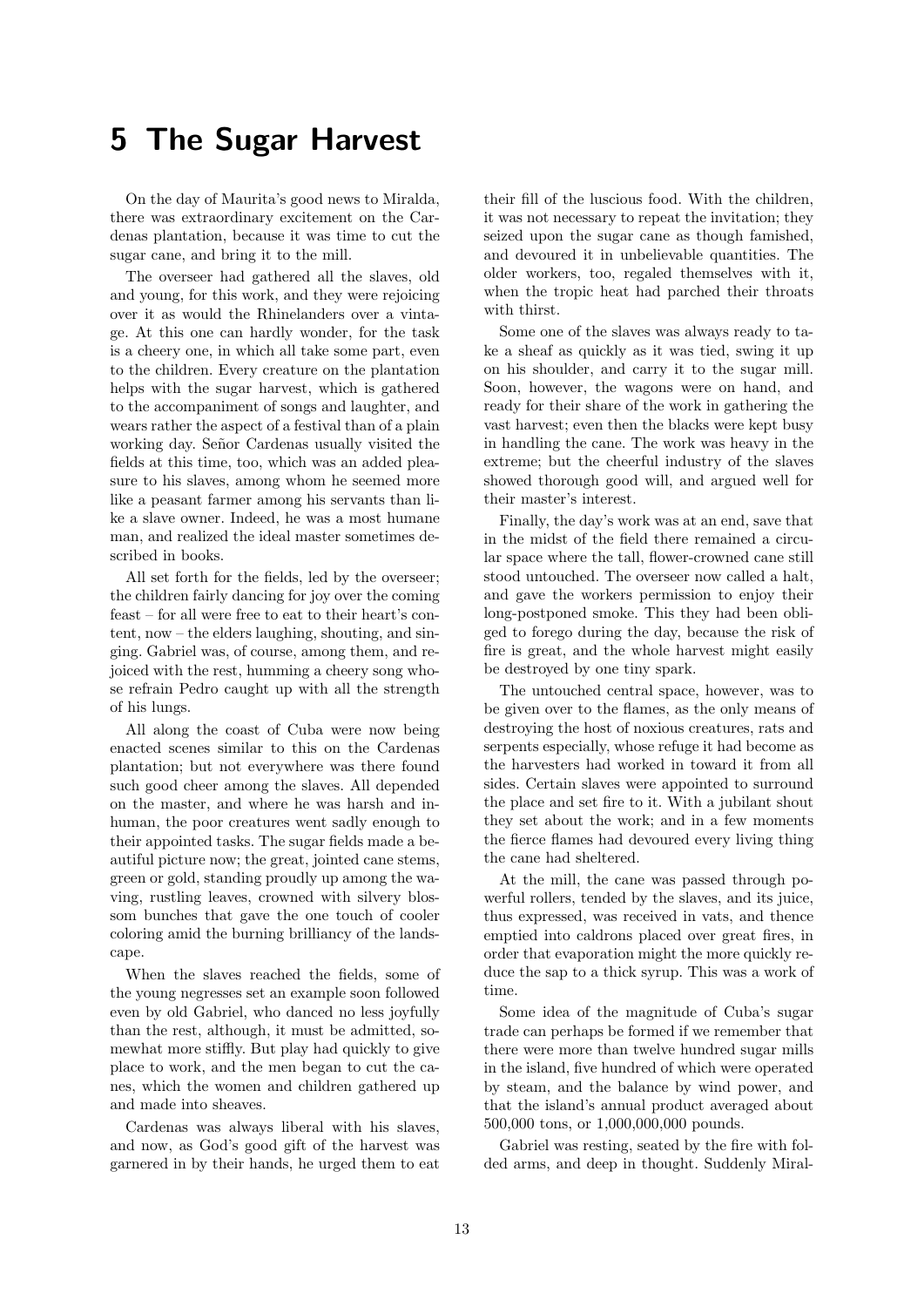da appeared; she flew toward him, and throwing both arms about his neck, cried: "O Father, you are free!

I have the thousand dollars, and to-morrow we can go and pay it over to Señor Cardenas, the very first thing."

The news was not received by the old Gabriel a whit more quietly than it had been by Miralda herself. He was seized by a perfect paroxysm of joy, and danced about the sugar mill like some wild creature; nor could he calm himself so quickly as had she after her first outburst of joy. Finally, however, he stood quietly beside her, and looked lovingly down into her face: "And you, my little child! my own good girl! have bought me free by your work – through your love! You may be sure I shall work well for you, in my turn. We shall be the happiest negroes in Cuba."

But after they had stood silent for a moment, Gabriel spoke again: "In our gladness, I had forgotten one thing: Señor Cardenas needs every helping hand with the harvest now, and might well think me a thankless creature should I leave him without warning. I must stay till this press of work is over; for he has been always a kind and generous master to me. You are a good child, and you can not but agree with me as to this."

Miralda had not thought of this, and the threatened delay seemed a disappointment almost too great to bear; but she overcame herself, and answered sweetly: "Neither ingratitude nor any other fault must stain our happiness, dear Father. You must surely do what is right."

It so happened that Señor Cardenas heard all that passed, for he sat not far distant, behind one of the great vats. He was deeply moved, both by the self-sacrificing devotion of the daughter, and the fidelity and gratitude of the father, and resolved to reward each to the best of his ability. He left the mill without being observed, and returned to the plantation a little before Gabriel and Miralda sought their palm hut, to spend a long evening in undisturbed talking and planning for the future that now loomed up so bright before them.

Gabriel held faithfully to his resolve, and so long as the sugar harvest lasted, he worked with redoubled energy, with the feeling that he could not do enough for the good master he was so soon to quit. But as soon as the last stroke of work was done at the sugar mill, he donned his best clothes, and presented himself before Señor Cardenas. Still, he went with a half guilty feeling; for although the Cuban law warranted his buying his own freedom, he had been a slave so long that it seemed almost a treason against his master to desire it.

Not so Miralda; she could not find words enough to express her happiness at their good fortune; and it was only as they entered the planter's study that she became embarrassed, and began to wonder how they could explain their errand.

Señor Cardenas was seated at a table, writing busily, and bid them wait a moment. He soon looked up, and asked Gabriel what he wished. Miralda then stepped forward, and stammeringly began: "My father has worked so long on your plantation that – that – he feels almost as though he were a part of it – he has often said that the Cardenas plantation is the paradise of Cuba – and so  $-$  "

"And so," said the planter, "he wishes to be free, like his daughter, and leave this Cuban paradise?"

Although these words were spoken in the most kindly way, they alarmed poor little Miralda, who feared that Señor Cardenas might oppose her father's freedom.

"Master," she said at last, "freedom is very sweet."

"It is, indeed," answered the planter, "and that you know, having tasted it; but freedom is also very costly. Your father lives now without a care; however the harvest may go, he is well fed and well clothed. If he is sick, he is kindly cared for. Now is it wise to throw away such certain advantages for an uncertain future? One, rather, almost certain to bring him to poverty and privation?"

Miralda was silent, her heart beating audibly; and Gabriel knew not what to answer, but stared silently at the floor.

"Consider this, if you have not already thought it over," continued Señor Cardenas. "And then comes another question : the price of so good a slave must be at least a thousand dollars. Can you possibly make up such a sum as that?"

These words brought all Miralda's courage back, and she quickly placed a little sack on the table before the planter, saying: "Here it is, Master, every dollar of it."

Señor Cardenas pretended to be very much surprised at this, and asked how she had ever come by so much money.

Now it was Miralda's turn to study the floor, while her father told of her devotion and selfsacrifice, and begged that she should not be disappointed of her wish to set him free.

Señor Cardenas laughed, and said: "It seems that you are to have your own way about it." Then he handed Gabriel the paper he had been writing when they entered, saying: "Here is the receipt, and you are your own master from this hour."

Both father and daughter knelt before the generous man, and covered his hands with kisses, overwhelming him with thanks and blessings.

"And now," said the planter, "you must tell me how you expect to make your own way in the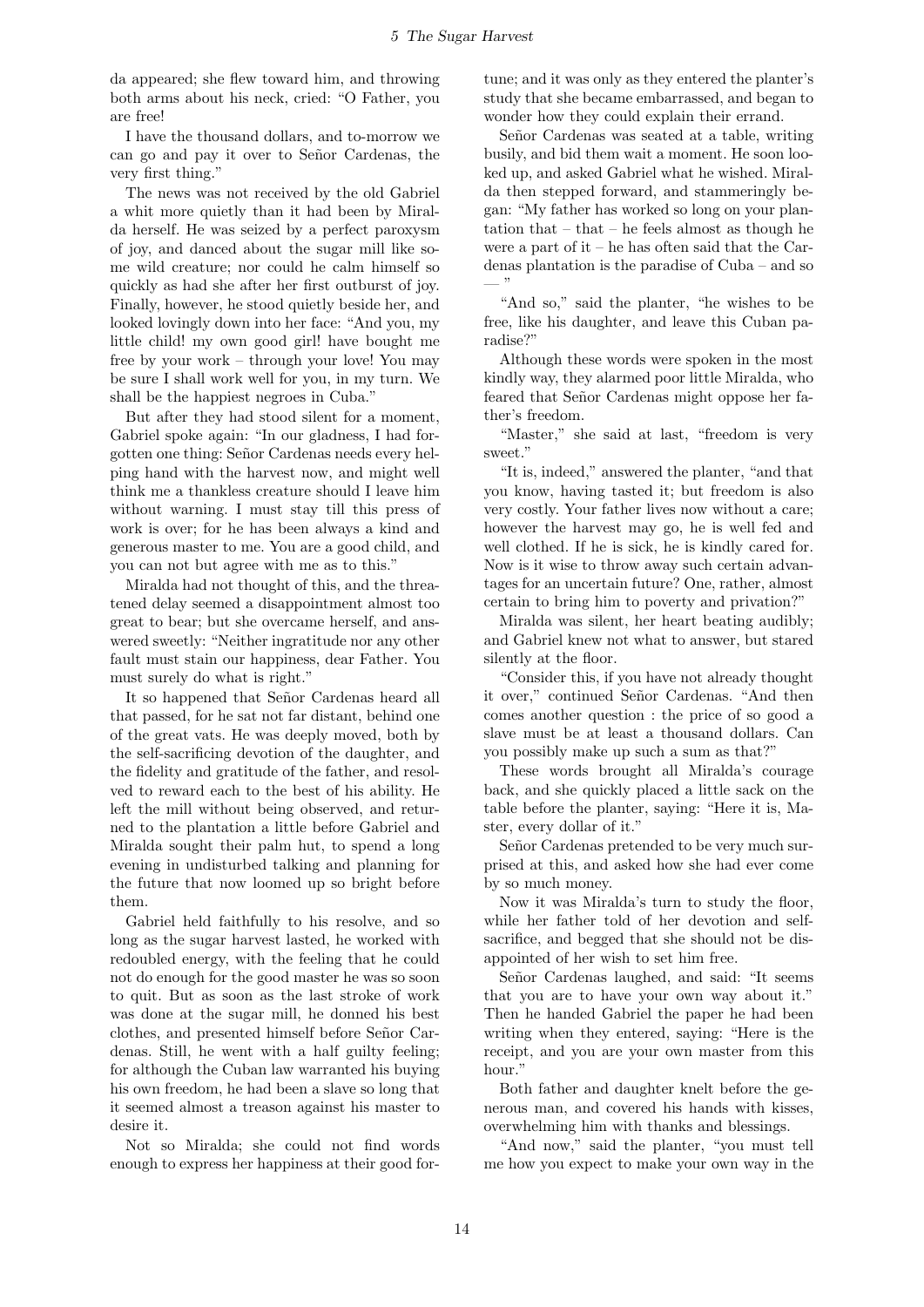world."

"By working," answered Gabriel, and "By working," echoed Miralda.

"Well said," replied the planter. "But I have freed many another slave who has felt able to earn his own living, and yet who has made such a failure of it that he has been glad to come back before the year was out, to ask, with tears in his eyes, that I would take him back on the same footing as before. Are you sure of better luck?"

The negroes were silent.

After a painful pause, the planter opened a window looking toward the sea, and bid Gabriel approach it: "You know this tobacco and coffee plantation," he said, "and how beautifully it is situated on the coast. How would you like to live there?"

"I should like nothing better," answered Gabriel, "but — "

Señor Cardenas took the negro's hand in his own, and spoke to him with deep feeling: "My good old Gabriel! the filial devotion of our little Black Nightingale is no less known to me than that gratitude and good will that held you here till our harvest was done, much as you longed for your freedom. I appreciate the one no less than the other, and I wish to show my appreciation by giving you your choice of whether you will take charge of this plantation, as my overseer, at suitable wages, or will take back your purse with its thousand dollars."

Gabriel looked doubtfully at the planter, feeling that he could hardly be in earnest. But when he remembered the unswerving uprightness of his old master, and realized that he meant just what he said, the negro did not hesitate an instant: "Master," he said, "I may be free, and still serve you! Oh, how can I ever thank you enough!"

And, indeed, it was only through hasty flight that Señor Cardenas escaped another avalanche of thanks and blessings.

Miralda now hastened townward, that she might at once tell her young benefactress of the further good fortune fallen to her through the generosity of the planter; and Maurita congratulated her warmly, as though the news were as great a surprise as it was a pleasure; although Señor Cardenas had really discussed the plan with her before definitely arranging it.

The freeing of a slave under circumstances so remarkable had not, of course, taken place without being noised abroad, and was, naturally, of especial interest to Gabriel's old comrades on the plantation; these last, with their master's full consent, arranged a celebration in honor of the great occasion. Under the trees, in front of Gabriel's hut, the negroes ate, and drank, and danced, and sang till sundown; then they formed themselves into a guard of honor to conduct the new overseer to his new home.

It was a motley procession, provided with such a variety of musical instruments as are rarely assembled in one orchestra, and with many that certainly were improvised for the occasion – drums and horns, banjos and violins, mandolins and guitars, cow bells and empty casks, dishpans and rolling-pins – these, with a vocal chorus nearly a thousand strong, accompanied Gabriel and Miralda to the seaside plantation. When the new home was reached, they found Señor Cardenas awaiting them there, on the veranda; and, at his order, all gathered quietly in a circle while he formally presented Gabriel as a free man, and an important officer of the great estate, whom they were henceforth to obey as the representative of his own authority. All promised faithfully to observe their master's directions, even the children holding up their hands to take part in the pledge.

The overseer's house was a neat dwelling, with several pretty rooms, and as Gabriel entered it, he felt like a new creature, so wonderful did it seem to be master of such a place, after the little palm hut. For hitherto, he and Miralda had lived precisely on the same footing with the other slaves. Now, they walked almost timidly from room to room, touching the different pieces of furniture half shyly, and altogether as much overcome by embarrassment as by delight.

Finally, they began to realize that it was all their own, and the fervent thanksgivings that made part of their evening prayer bore ample witness to their gratitude; nor did they forget petitions for the welfare both of their generous master, and of the poor slaves who had rejoiced so unselfishly in their prosperity.

The next day Gabriel entered upon his new employment, striving faithfully to learn the various details of the work he had now to direct. Miralda was happy as a bird, flying about the house, and making ready the meals for her father.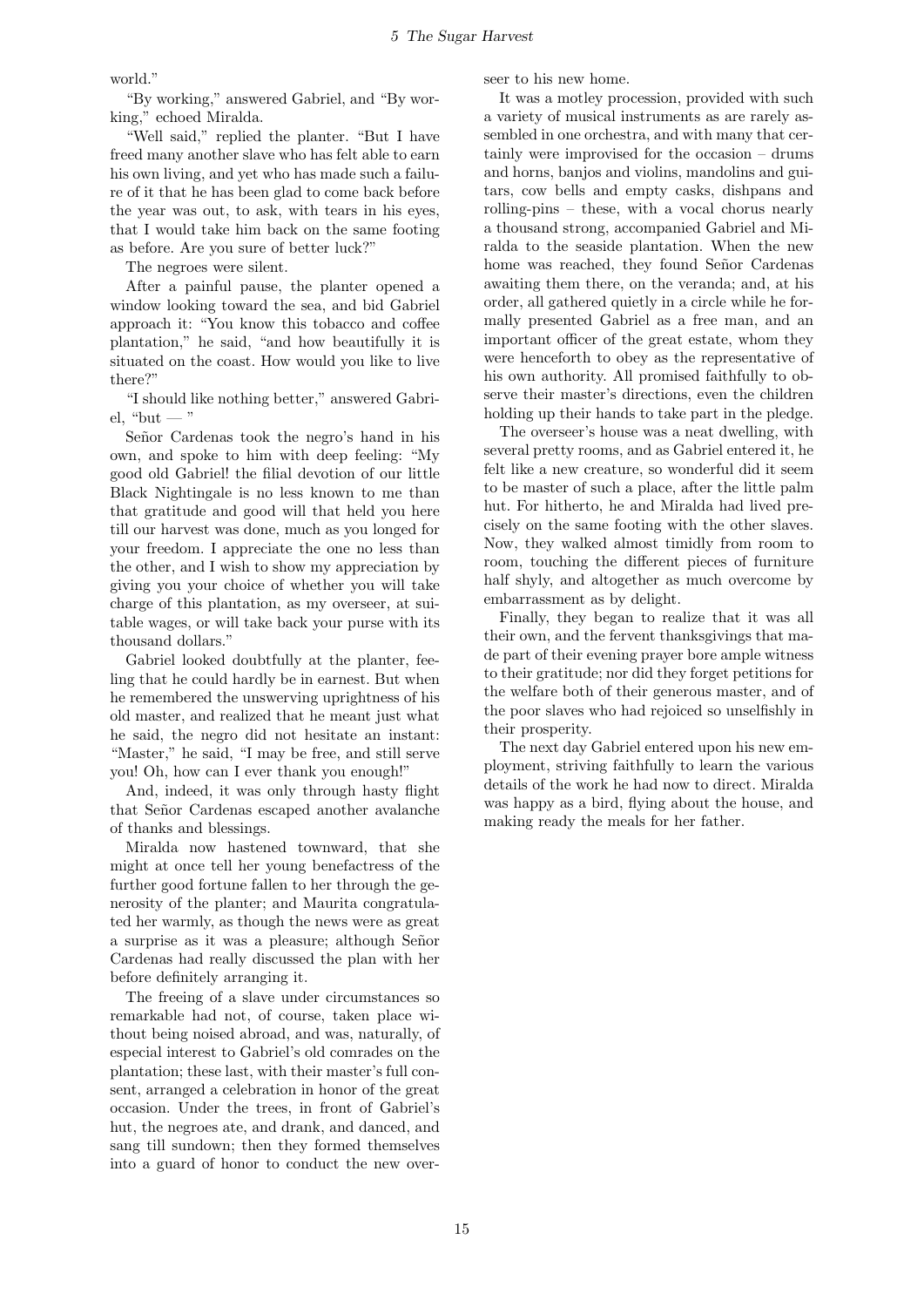#### 6 A Secret Meeting

<span id="page-15-0"></span>The coffee plantation, sloping toward the sea, was a lovely sight: with its blossom-covered trees, it was not less beautiful than an orchard white with cherry blooms. The coffee tree, however, bears blossoms and fruit, both green and ripe, at one and the same time, and so offers a variety of form and color unknown to our northern shrubbery.

It was the task of the women to gather the ripe berries, and the direction of this work fell to Miralda, who, young though she was, commanded their willing attention and obedience, knowing how to gain each with kindly words, as well as by the good example of her diligence. Swarms of shining humming birds flew from the trees, as the blacks approached to gather the berries, glistening like dewdrops, or like jewels, in the sunlight. Only, where their nests were hidden, the parent birds would find courage to linger. And it was pathetic to see these tiny creatures, inspired by love, defy beings who could crush them with a touch.

The greater part of the day was required for the several processes necessary to prepare the coffee for packing. One group of the negresses were busied in removing the reddish outer pulp which incloses the two berries. Others were steeping the hulled berries, in order to soften their tough inner husk. Others, again, were washing the berries already steeped, so as to remove such pulp as still adhered to them, before putting them through the first drying process. Only berries that had been dried some twenty days were put through a machine which removed the innermost hull.

It can easily be seen how important to Señor Cardenas was due diligence in this work, since even brief neglect, among so many, would involve considerable loss. But little Miralda knew how to keep others busy, as well as to work for herself; and when she saw signs of flagging, she would sing some cheery song that put new life into the tired hands and set them to moving in time with the music.

A month had passed, bringing the plantation work to a brief standstill, and Gabriel and Miralda, with a number of the slaves, now repaired to the seashore, which presented a new field of labor. The men carried with them shovels, ropes, and poles, whose use we shall shortly see. Arrived at the shore, they began at once to hunt carefully through the hot sand, the object of the search being turtle eggs, which are regarded by the Cubans as great dainties, and command an extravagant price in the Havanese markets.

When a fine nest was discovered, the negroes hastened to gather its contents and pack them in a great basket brought for the purpose.

After a good morning's work, the slaves had gathered under the shade of the palms, a little back from the shore, for their noonday meal, when suddenly Pedro discovered an enormous turtle creeping from the water and advancing along the beach.

The negroes at once rushed swiftly but cautiously, so as to form a line between the great creature and its one place of retreat, the sea. Poles and ropes were now brought into use, and the turtle was finally, after a struggle, turned over on its back, and thus rendered helpless. The negroes next passed the ropes about it in such a way as to admit of its being swung from a stout pole, and so managed to carry it to the plantation. No light task, as it weighed above five hundred pounds.

For afternoon work Gabriel set them to fishing, at which they also had good luck, making a fine catch of such fishes as would be great curiosities among us; notably the flying fish, whose long, wing-like fins sustain him for a considerable length of time in the air, as well as carry him swiftly through the water. The fishing boats were soon well filled and the kitchen well provided; and most of the slaves returned, with Miralda, to the plantation, while Gabriel remained behind with a few others to secure the boats. They decided to finish their day's work with a sea bath, and were enjoying this luxury to the utmost when suddenly their good-humored laughter was changed to yells of terror, and they sprang from the water and rushed pell-mell up the beach, where they threw themselves gasping upon the sand.

The cause of this sudden terror was a great shark, which they had discovered approaching them through the clear water.

Gabriel counted his men, and was thankful, indeed, to find that the sea monster had robbed him of none.

Suddenly two strangers, a white man and a negro, approached the trembling slaves, looking keenly toward the point at which they had left the water. The negro threw off his clothing, drew a great knife from his belt, and sprang into the sea before the very eyes of the waiting shark. The slaves watched breathlessly for the battle that must now begin between the man and the sea monster.

The shark, eager for his prey, had changed his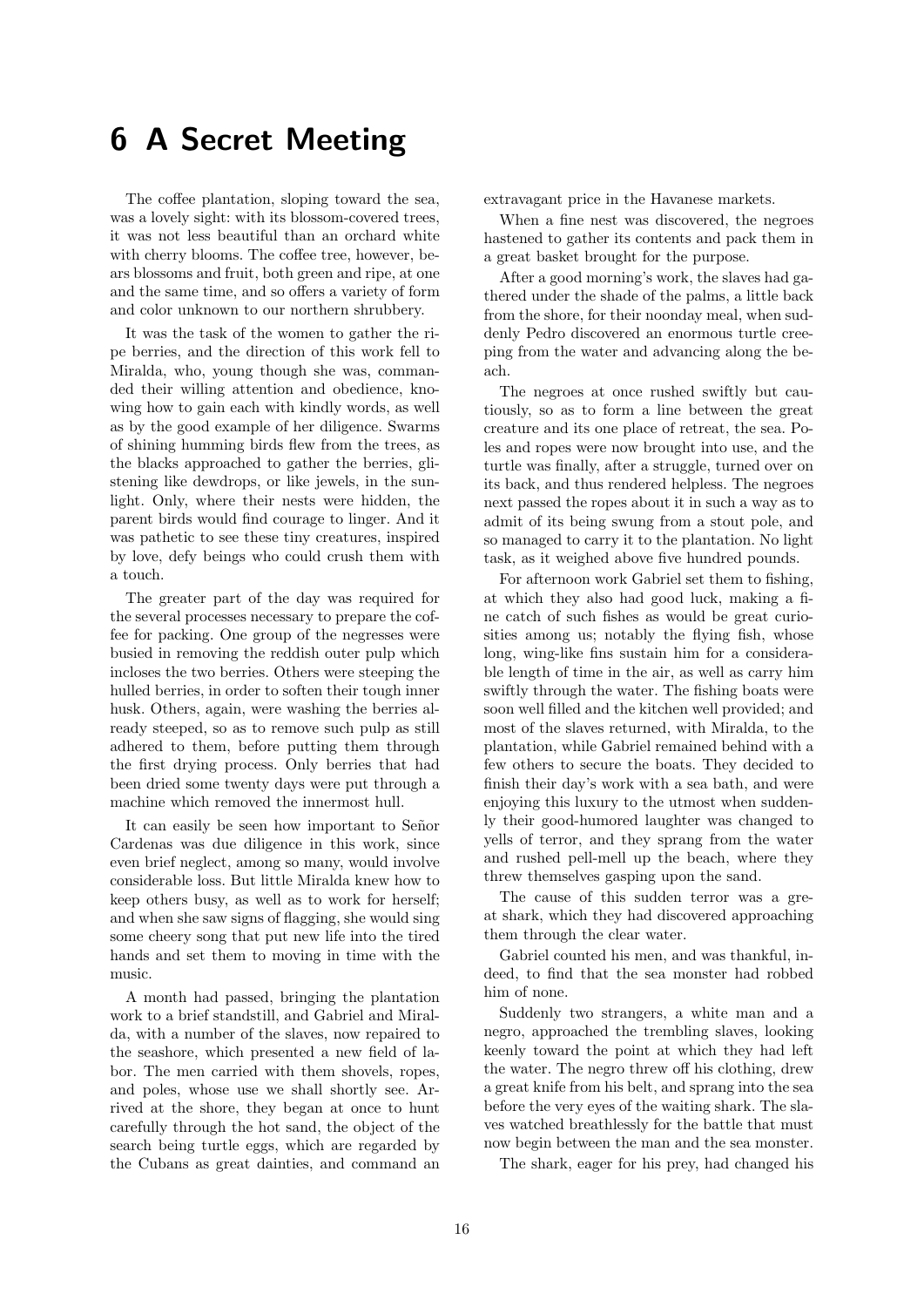position as the man sprang into the sea, and the watchers on the beach could not see what followed, because this movement troubled the water; but they could see, a moment later, that the foam had become reddened with blood. Nor was it long doubtful which had won the battle, as a little later the man emerged from the water, safe and sound.

Gabriel rushed toward the victor, grasped his hand, and thanked him warmly for the courage he had shown. "You have fought bravely, young man," he said, "and skilfully as well, and we are all grateful to you, because you have made this place safer for us all by killing that man-eating monster."

Alexandro (for it was he) said: "You make too much of it, my old friend. The coast must be rid of these creatures, and it is a duty to risk life, if need be, for the general safety – at least where one has learned how to handle the monsters. But tell me. Can you find a resting place for me and my companion for the next day or two? If all I hear is true, you are now so situated that you can entertain your friends when you will."

Gabriel was delighted to undertake all that Alexandro asked; for he could not forget that this generous man, in freeing Miralda, had prepared the way for his own good fortune. He begged Alexandro to count on his gratitude, and to command him in everything. Such directions as were needed came, however, from the white stranger, whom Alexandro consulted in hurried whispers before asking Gabriel to lead the way at once to the plantation, toward which they silently followed him.

A slave had been sent ahead to warn Miralda of their coming, and she was watching eagerly for Alexandro as they approached the house. A glance told her that she had seen his companion before, but the matter did not seem to her of especial importance. She set forth the best meal the house could afford, adding such extra dishes as the day's sport had provided.

The white man was silent and reserved while Gabriel and Miralda were present; when they had withdrawn, he turned earnestly to Alexandro and asked: "Who are the people, and how do they stand with us?"

Then Alexandro drew a paper from his pocket, and laid it before the questioner, whom he called General Valdez.

The general's face brightened as he read, and he nodded approvingly more than once: "I hope you are certain of them all," he said, "for unless they are devoted to the cause, life and death, it would be better not to count on them."

"I am certain of them," said Alexandro.

While their guests talked, Miralda and her father sat on the veranda, each puzzled over Alexandro's new course of life, which seemed to involve so much that was strange and mysterious.

Presently the wheels of a carriage were heard, and a volante appeared, from which, to their amazement, Maurita and her brother greeted them: "It is late," said the former, "but José and I must see General Valdez at once," and putting aside Miralda's offer of refreshments, they hurriedly entered the house.

"How strange it all is," said Miralda.

"Yes, strange indeed," answered Gabriel, "and I fear that there must be something wrong about anything that calls for so much secrecy."

"Oh, no," responded Miralda eagerly, "it can not be wrong, because neither Maurita nor Alexandro could be concerned in anything that was wrong; they are too noble and true-hearted for that."

"That may all be," said Gabriel, "but I can not understand it."

The reader may imagine that the astonishment of father and daughter was not lessened when Señor Cardenas appeared, and without a word of explanation also joined the group within.

In the midst of the room where the company was gathered stood a great table, with chairs about it; here the first comers sat, chatting quietly, till the entrance of Cardenas, when the meeting became more formal in character. "My friends," said Valdez, "I believe you all agree with me that our beautiful Motherland must be freed from Spanish tyranny if she is ever to enter on her natural and rightful course of development. Shall we leave her forever at the mercy of a power which perpetually oppresses and impoverishes her?"

"Never," answered Cardenas. "As things now stand, our every industry, agriculture, mining, manufacture, is tied hand and foot by imbecile interference, and crushed under an ever-increasing load of taxation. The day of armed resistance may be delayed, but it must come at last."

"We must be free and must control our own interests," said José; "and yet the young men of Cuba are for the most part willing to dream life away in sweet idleness, rather than lend their aid in tearing off the fetters that make them virtually slaves."

"Yes," added Maurita, "but let us not forget that while our own slavery to Spain's intolerable rule saps our Cuban manhood, that we are no less injured in our property and business interests by the bondage of the blacks. Freemen are the best workers the world over."

Alexandro's face brightened at these spirited words, for he also hoped for the downfall of slavery.

"All that is for the people to decide when they have wrested self-government from the tyrants," answered Valdez. "I stand ready to lead in the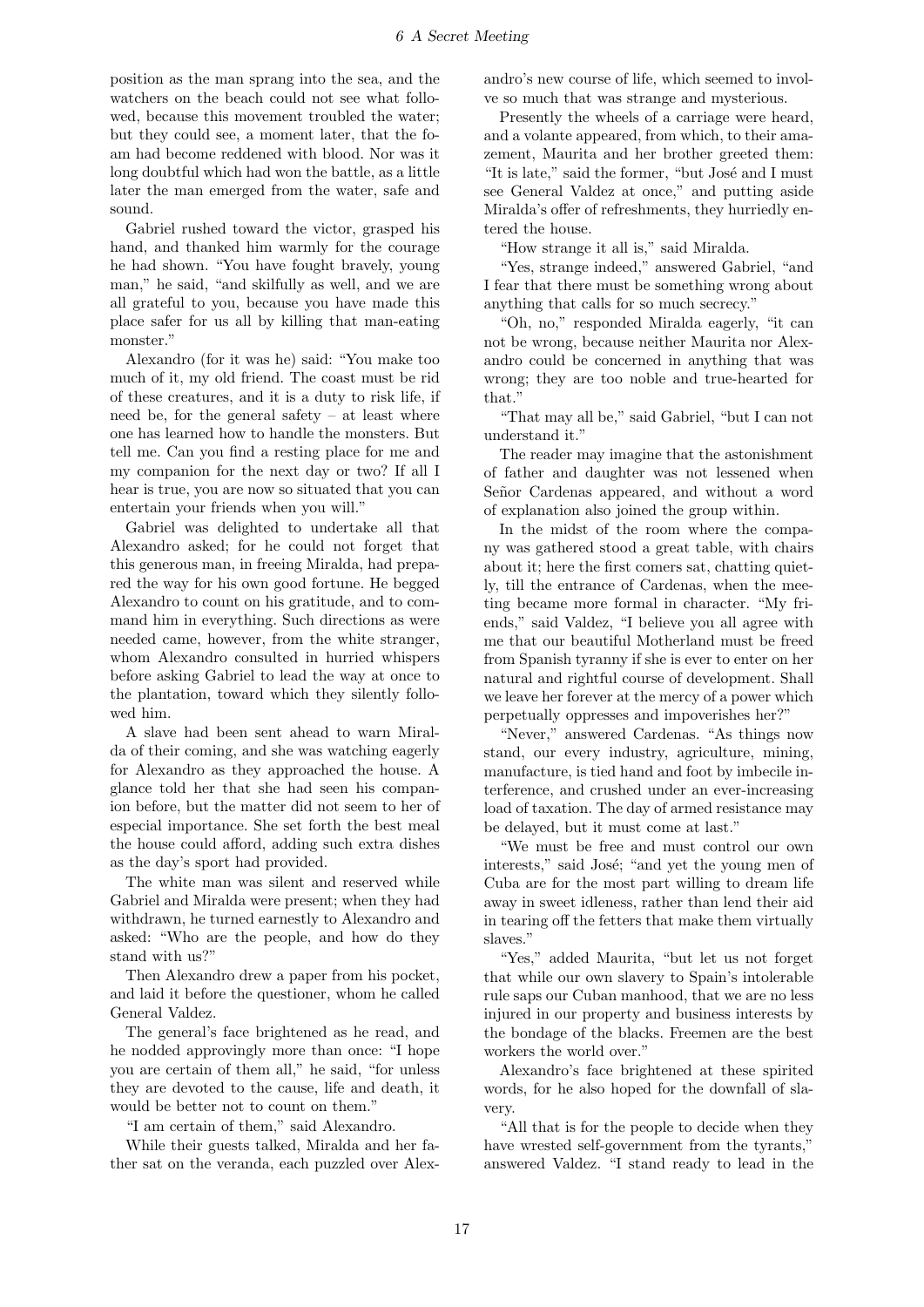undertaking, and even now there lies ready, in an American port, a ship well furnished with munitions of war – nor do I doubt that, once Cuba begins the struggle, she shall find friends ready to help her both with money and men. I myself have enlisted a troop of Americans who will fight to the death in a cause which concerns all humanity."

Again Alexandro laid a paper upon the table, from which all might read the list of names he called off, in an exultant voice. "These – all these," he said, "are Cuban patriots, who stand ready to die for the cause of freedom."

"You have worked well," said Valdez, "and I trust that the island will be grateful when the great work is done. There is still much work before you, also, for I build my hope of success in no small measure on your faithful efforts."

"You know, my General," answered Alexandro, "that you may count on me at all times, and under all circumstances – that my life is given wholly to this one object."

"I do indeed know it," answered Valdez, "nor do I count less upon the devotion of those whose names you have just called, and whose influence must certainly bring us a host of helpers when we begin our uprising. Nevertheless, the time is not ripe for undertaking that as yet. I have here for each of you a list of the supplies we shall need, of every sort, before we can venture on armed resistance. Make every effort to secure them in the next six months, but observe secrecy, and an especial prudence in recruiting new associates, for we stand now where an unguarded word may destroy all."

After some further consultation the company separated.

While awaiting the carriage, Maurita drew Miralda aside and whispered to her: "Miralda, you deserve my confidence, and this much I must tell you: The men of Cuba are planning a revolt against our tyrants; and if they succeed, as I think they must, blacks as well as whites will be freed from slavery."

"Oh, Miss Maurita," answered Miralda, "don't have any hand in such work, I beg of you. Such affairs are only for men – and there is always danger of failure – and that would mean death to you, young and good and beautiful as you are."

"Be calm," answered Maurita, "the danger is not so great as you think. Our plans are well laid, and can hardly fail. And I am going to ask you, too, to play a little part in the undertaking. Alexandro will be coming and going about here frequently now, and I want you to see that the little pavilion in the grove is left always unlocked for him. But you must never question him as to our plans, because the conspirators are bound by a solemn oath to keep them secret."

"Ask what you will of me," answered Miralda, "because I am ready to lay down my life for you. But do not you endanger your own."

"Now for another favor," said Maurita. "In the cupboard of the room where we met I have hidden the papers of the association. Take this key, and carry it constantly with you, so that in case of any search after these documents by the police you may be able to destroy them without a moment's delay."

The volante now reappeared, and Maurita immediately entered it with her brother and drove away.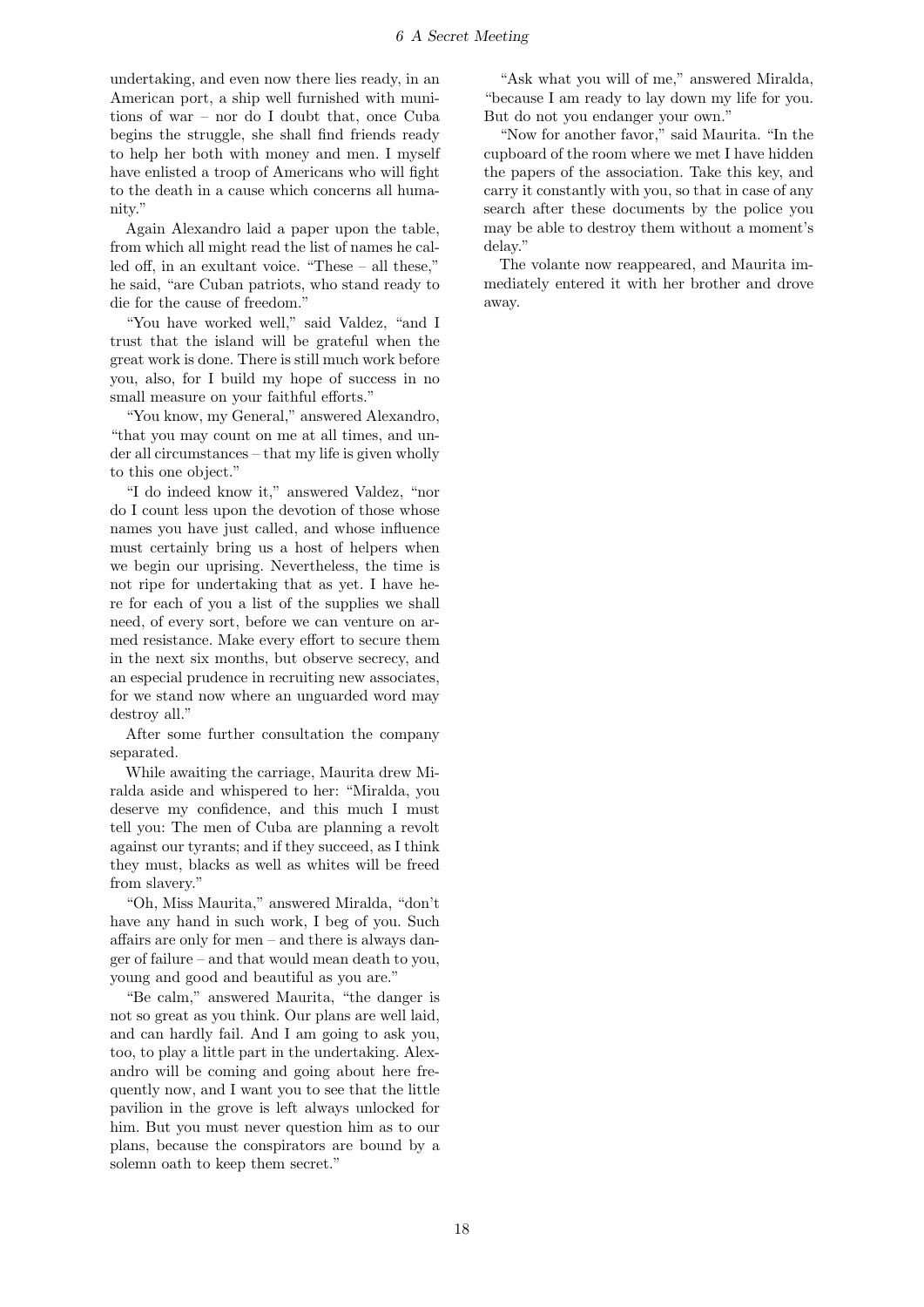#### 7 The Cats In A Mousetrap

<span id="page-18-0"></span>After this evening Alexandro came and went frequently, but Miralda avoided meeting or talking with him, fearing to be drawn further into an affair which seemed to her to bode only ill for all concerned in it. Other meetings, too, were held at the overseer's house from time to time, and by ever-increasing numbers, and Maurita seldom failed to take part in them, yet not another word did she speak to Miralda of their object, although she was no whit less friendly and affectionate toward the little negress than formerly.

Just as the tobacco harvest was being gathered in, Maurita came suddenly one day and asked Miralda to come to her home once more for an afternoon of singing. Miralda found a large audience awaiting her, and these were more than ever delighted with their little Black Nightingale, who seemed to sing more sweetly than ever before.

Maurita proposed that they should arrange a concert for the benefit of the poor of the city, and that Miralda should sing in the great opera house. Against this the little negress protested till Maurita laughingly reminded her of her promise to sacrifice life, if need be, at her request.

A subscription list was started, with some of the leading names of Havana, and it soon grew to such proportions that there was every promise of a crowded house for the occasion.

The day before the concert, as Miralda looked out toward the coast, she saw a ship draw near it, and finally anchor there. Then boats were lowered, and laden with arms, and plied back and forth, carrying weapons to a company of armed men who had suddenly appeared to receive them, and who quickly concealed them in the coffee plantation.

Miralda perceived at once that all this must be connected in some way with the conspiracy; and soon General Valdez appeared, with Alexandro at his side, and led the soldiers – for such they were – to the palm grove, where they proceeded to encamp. Miralda wept over the threatening danger, and might even have warned the authorities, save that such a course must surely bring destruction on her benefactors, Alexandro and Maurita.

Secretly as these movements had been managed, they seemed not unknown along the coast and through the country. But in Havana all went on as usual, and the evening of the concert found a brilliant audience assembled for the occasion.

When Maurita stepped timidly before the footlights she was greeted with kindly applause from the many who had already heard her sing, and even in her confusion she could distinguish many friendly faces among the audience. After her first number the applause was unanimous, and all agreed that Maurita had not said too much in declaring that the little negress might become one of the world's great songstresses.

In the midst of the applause a messenger suddenly entered the governor's box and handed him a letter. The governor read it, then leaned over and whispered some order in the ear of one of his officers, who hastily rose and left the box. Maurita, who was watching anxiously, felt her heart sink, for the first time; for she feared that the cause had been betrayed. She would have rushed forth to warn the patriots, but she had bound herself by oath to take no part in the uprising: "Your patriotism," said Valdez, "is ardent, but you are too impatient for this work – too imprudent."

The concert went on, till suddenly the music was interrupted by cannonading, and the audience rose in tumult. The governor and his officers had disappeared, and this alone showed that the patriots were lost, for they had arranged that the doors should be guarded so that the Spanish leaders could not quit the building. But the tables were turned, for it was the government officials who guarded the doors, and not one of the audience, man, woman or child, was permitted to pass if even the least suspicion could be supposed to attach to them as partakers in the conspiracy. And many a one wholly ignorant of the affair was thrown into prison and held there until released by tedious legal process.

Maurita was among the first to rush toward the doors, wild with anxiety for news of the patriot troops, among whom was her brother. She trembled lest she should be made a prisoner; and yet, at the very thought of personal dangers, she felt new courage come to her heart; so that, resolving never to discredit the cause by any unworthy weakness, come what might, she lifted her beautiful head proudly and advanced with dignity toward the officers guarding the only place of exit. Among these there was considerable hesitation as to whether or not she should be detained; but a whispered consultation among them resulted in the decision to send her also to prison. Poor little Miralda, almost distracted with terror, had by a different path reached the door just as Maurita was led away. The child hesitated for a moment, almost on the point of begging to share the fate of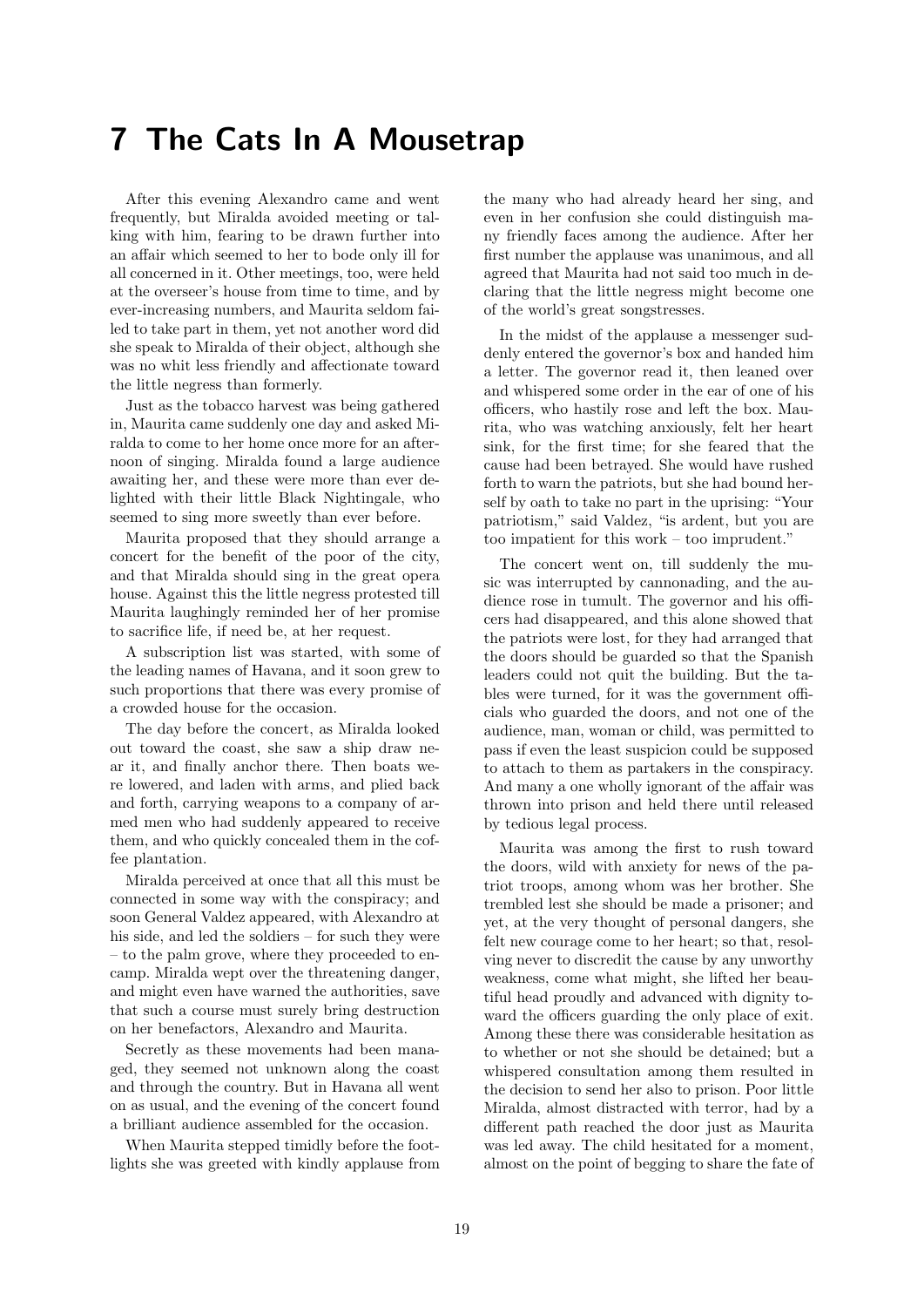her benefactress, but duty toward her father had also its claims, and she was glad when the officer said: "Our little Black Nightingale may fly away home as soon as she likes."

The cannonading still continued, accompanied by the sharper, quicker firing of musketry; and Miralda hesitated about trying to make her way through the city when a little negro, who had crept close to her through the crowd, pressed a paper in her hand, whispering: "Don't read this till you get home – and don't lose it. The man who gave it me said Maurita's life was in your hands."

Grasping the paper convulsively, Miralda now fled homeward, and was soon back at the plantation. But Gabriel was nowhere to be seen; the cannonading had evidently alarmed him, and he had rushed to the city to protect his daughter. Miralda at once opened the paper and read: "Maurita's escape is provided for, but you must help. At midnight you must be under the window of her cell with a boat. You must also have some disguise ready for her. You must conduct her to some place where she can be safe till the storm is past." There were also directions by which she might find the proper waiting place.

But even while Miralda was rejoicing at the possibility of aiding her benefactress, and was turning over in her mind plans for helping her to some safe asylum, a troop of soldiers appeared, advancing along the avenue of palms, and she realized at once that her first work must be to save the precious papers from their hands. Her alarm was the greater as she saw that her father was being led along, in the midst of the company, seemingly a prisoner.

She flew to the cupboard, snatched forth the papers, and then rushed to the kitchen, where she set them afire, and then covered their ashes with fuel.

Hardly had she accomplished this when the soldiers were at the door. Their officer said sternly: "You must at once unlock for me every room, cupboard, and closet of this house, and assist in the search to be made by warrant of law."

The search was a thorough one, overlooking no possible hiding place, from floor to roof. It was, however, fruitless, and Gabriel and Miralda were set free.

As the soldiers departed, Miralda told her father what had befallen Maurita, and the part that she must so soon play in helping her to escape. "I will manage the boat myself," she said, "because you must stay here in order to watch that the coast is clear when we are ready to return. Should all be safe, you must have a light burning here under this palm. If we can not see a torch as we draw near, we shall know the soldiers have come back, and that we dare not enter. If, however, you are left undisturbed, then get ready our larger boat, with provisions; for we must hide Maurita away on one of the little islands for the present, while she could not be safe here."

"That is a good idea," said Gabriel, "and I think we must persuade Señor Cardenas also to take refuge there. He was wounded in the fight, and now lies hidden on the plantation, where he is safe for the present. The other patriots are for the most part killed or made prisoners, excepting the few brave fellows who have escaped with Valdez and Alexandro to the mountains, where the country people are well disposed toward them."

Midnight found Miralda under the window indicated, where she awaited Maurita in the little boat, which she knew so well how to manage. She was dressed like a little European sailor boy, and had brought a similar costume as the best disguise for Maurita.

It was not long before the window above opened, and some one carefully lowered a rope ladder, down which Mau-rita quickly made her way to the boat. Under Miralda's direction, she slipped off her outer clothing and donned the disguise brought for her. Her discarded garments were then thrown into the water, and Miralda rowed swiftly and silently back to the point from which she had taken the boat. Here the two friends landed safely, and made their way, by a short cut, toward the plantation. As they approached it they saw the signal torch burning cheerily among the palms. "All is safe," said Miralda, "and we can enter fearlessly."

Now that silence was no longer necessary, Maurita, throwing herself into the arms of the faithful little negress, burst into a flood of tears, and overwhelmed her with thanks. "It is too soon yet for thanks," said Miralda, "for it would not be safe for you to remain here, where the careless word of a slave might at any moment betray you. Wait till I have brought you to some secure place of refuge."

"Where will you take me?" asked Maurita.

"I can think of no better place than one of the little islands that lie so near at hand and yet are never visited by any one," said Miralda.

"Señor Cardenas will accompany you thither, for he was wounded in the fight, and did not escape to the mountains."

Maurita asked anxiously for news of her brother and Alexandro.

"They are safe now," said Miralda, "but we should do well to pray for them; danger threatens for the future."

They had now reached the tree where the torch was placed, and Miralda seized it, extinguished the flame in the earth, and threw the stick away.

Gabriel, who awaited them, whispered: "All is ready. Come to the beach, where Cardenas awaits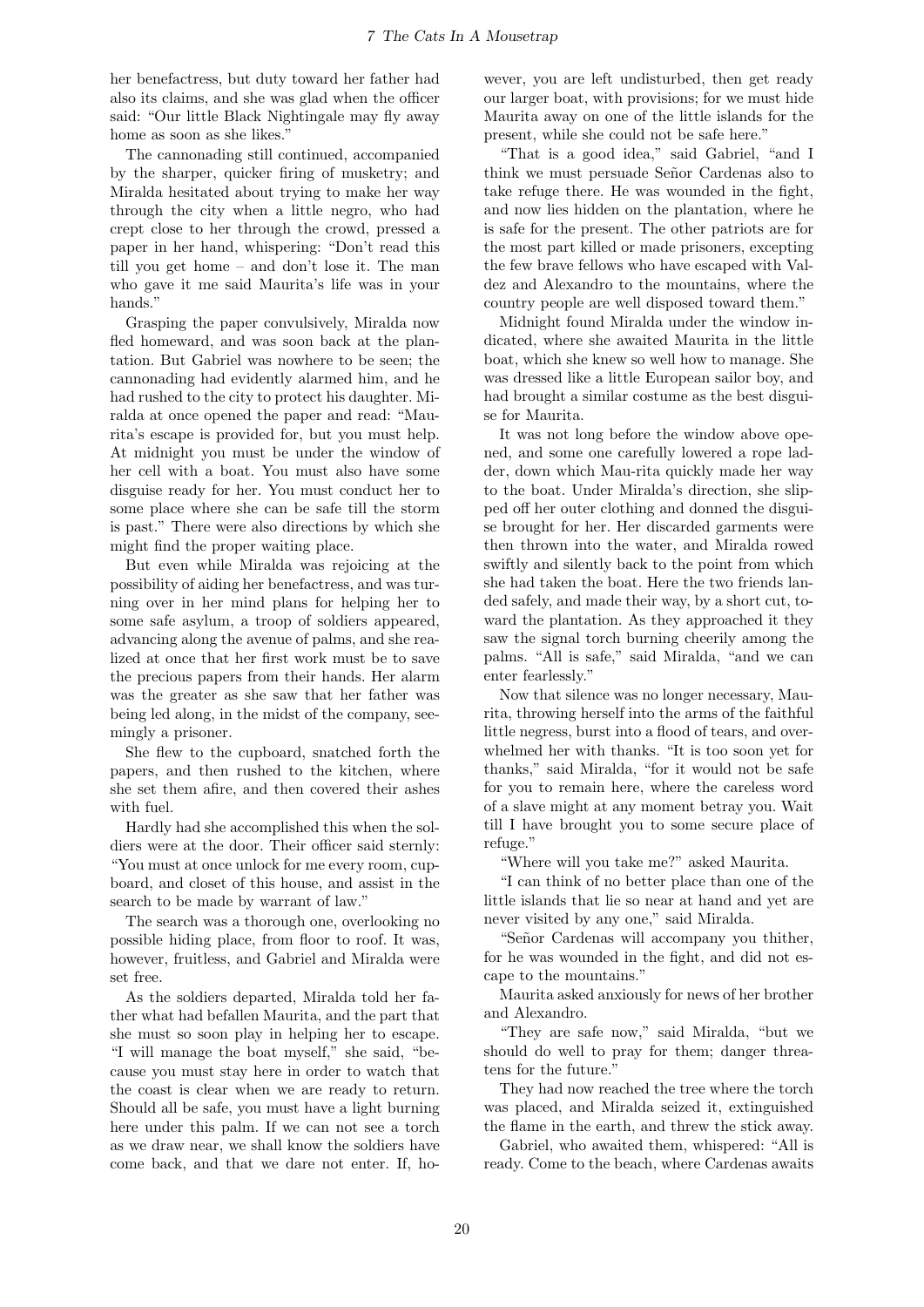7 The Cats In A Mousetrap

us with the boat."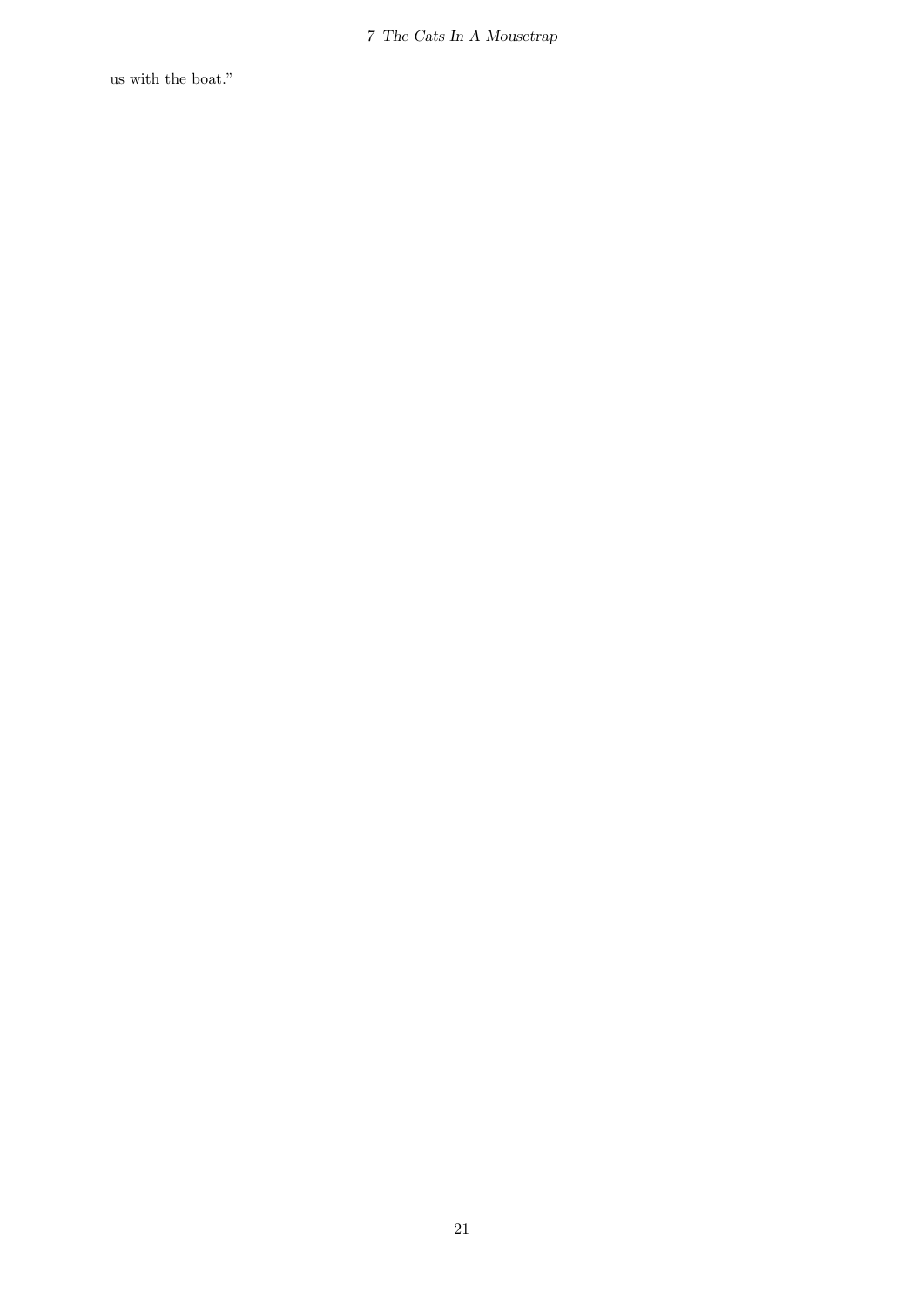#### 8 The Glory of The Queen's Garden

<span id="page-21-0"></span>Gabriel and Miralda accompanied the fugitives for a short distance, but then turned back to the plantation, where their absence the following morning would be sure to excite suspicion. They therefore landed at a convenient point, and gave the further direction of the boat over to a trustworthy fisherman.

When at last their destination was reached, Cardenas and Maurita both exclaimed over the enchanting beauty of a scene which, even to their eyes, accustomed to the rich loveliness of the Cuban landscape, was like a glimpse of Paradise. Through the placid channels separating a world of little islands the boat sped along, sometimes in the shadow of giant trees and overhanging vines, sometimes in the brilliant tropic sunlight; but always through scenery of unsurpassable loveliness. They landed at a spot where a little brook mingled its crystal waters with the sea.

The first task was to build some sort of a shelter; and the two men, with the help of ax, hammer, and nails, ready among the boat's stores, soon had the work well under way. Maurita, left unoccupied, now found time for reflection.

For the first time in her life she was learning to know what discomfort could mean, and she was appalled at the prospect which lay before her. And while she was safe for the moment at least, the thought of her brother's danger caused her to weep bitterly.

When night fell it found the hut unfinished: and the fugitives were forced to sleep under the open sky. The next morning, however, advanced the work so well that the little cabin was duly completed, even to the last bit of palm leaf thatch.

But a new anxiety confronted them, for their stock of provisions was nearly exhausted, and this, to the luxuriously reared Creoles, seemed a serious misfortune, since a trip to the mainland for further supplies might become a clue to their hiding place. The old fisherman, however, reminded them that they need only ply hook and line to draw from the sea all necessary supplies, and that from the abundant small game of the islands they could snare enough to vary this diet. To the slaughter of the wild creatures that flocked about them almost like pets Maurita would not, however, consent, until the appetite of each had rebelled against the monotony of the regime thus imposed upon them.

The ingenuity of Señor Cardenas worked out a plan by which they obtained salt, through the evaporization of sea water. Maurita, for her part, questioned the old fisherman closely as to the various plants and herbs that seemed to give some promise of edible qualities, and so, when the sacrifice of some of the wild birds was at last resolved upon, the little party fared right royally.

One day, when Señor Cardenas had mounted to the roof of the hut, and was looking out across the water, he discovered a boat that, though still far distant, seemed to be directing its course toward the islands. He called the fisherman to his place of observation, and the latter agreed with him as to the course of the little vessel. "Whether they are friends or foes," he said, "we don't know, and so we had best prepare for flight. If, however, we are really pursued, my knowledge of the islands will enable us to escape, for I know their ins and outs better than any one else."

"If my eyes do not deceive me," said Cardenas, "those are friends. Yes," he cried, "it is Pedro and Seros," and he was about to hail them when the fisherman interrupted: "It would be safer not to trust them, perhaps," he said.

"I do not fear them," said Cardenas, "and even should they prove treacherous, we are two against two; and I guess each of us can take pretty good care of himself."

The boat now drew near the hiding place, and the two slaves could be heard calling their master.

"A fig for your fears!" cried Cardenas, and making a trumpet of his hands, he shouted at the top of his voice: "Pedro! Seros! Hello, there!"

A moment later the two blacks were beside him explaining their errand: "Gabriel and Miralda sent us," said Pedro, "and our boat is filled with provisions, which you must surely need."

"We will unload them at once," said Cardenas, "and you shall tell your messages afterward."

When the precious cargo was safely bestowed, the master's first question was: "How goes the war?" Maurita's: "Is my brother safe?"

"The war was quickly ended," said Pedro, "for Valdez and his followers were so completely worsted that, after a few skirmishes, they were forced to fly to the mountains. Two days after your escape there came a bloody day for Havana; in the early morning a file of fifty prisoners was marched into the city, most of them Americans, though there were also Scotch, Irish, Germans, Italians, and even a few Havanese among them. To the general horror it was commonly reported that these prisoners would be shot. This news traveled fast,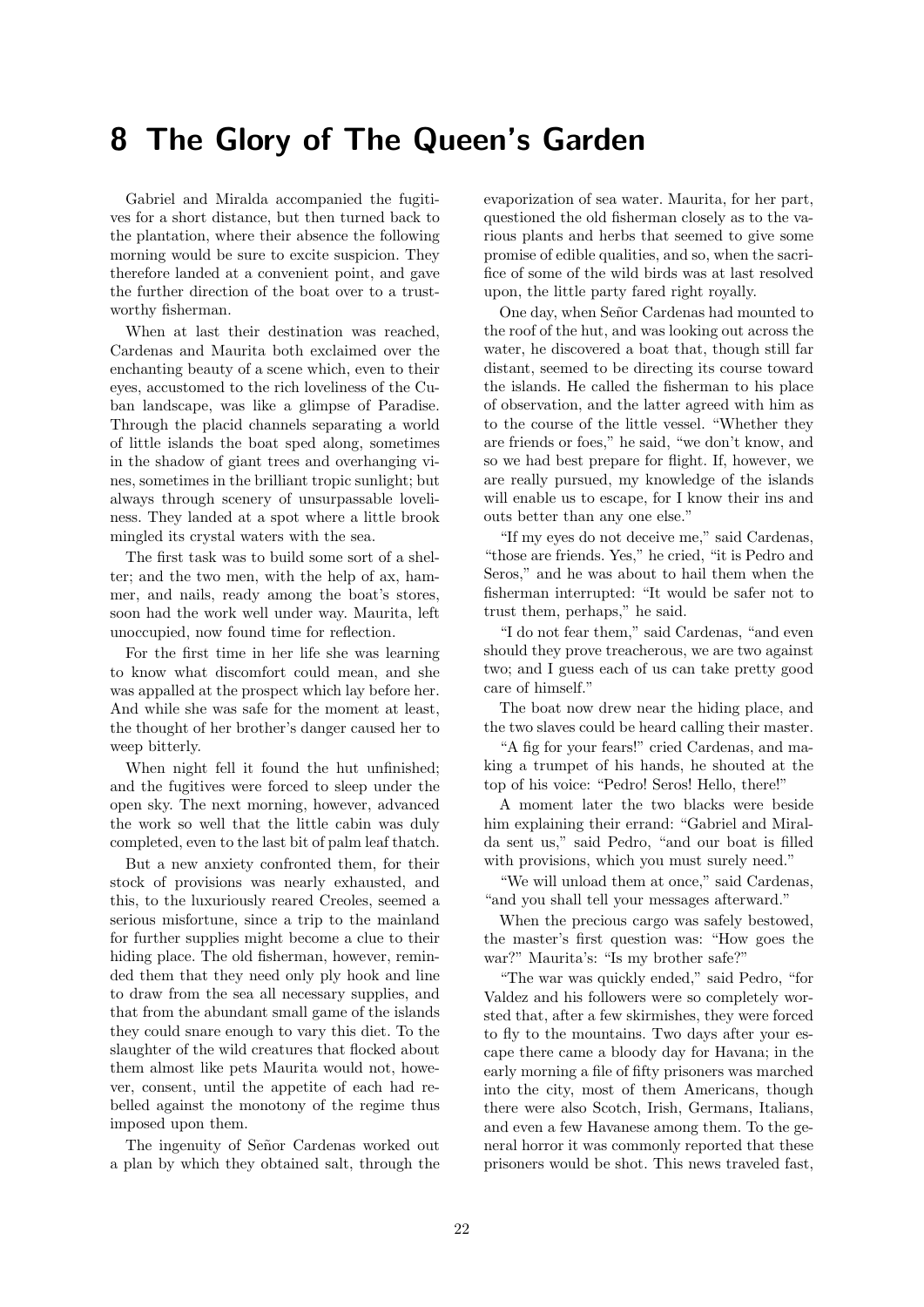and in a few hours the streets were thronged with folks who flocked in from the surrounding country.

The terrible news was true. Heavily fettered, the poor fellows were led to the market-place, where they heard what was to befall them with seeming indifference. I could see them plainly, every one."

"Was my brother among them?" asked Maurita anxiously.

"No," answered Pedro, "but Alexandro was. The throng was so great that the soldiers who came to shoot the poor prisoners could hardly force a way through it. When, however, they had taken their places in ranks at the required distance, an officer called the prisoners out, twelve at a time, and as fast almost as they could take their places, the report of the guns rang out and the insurgents fell, weltering in their own blood. Alexandro was among the last group, and met death, like his comrades, in uncomplaining silence and with no less courage than when he fought the man-eating shark.

The dead were not left long in the market-place, because the sight maddened the people, and a riot was feared. The poor bodies were loaded into wagons, without shroud or coffin, and sunk in the sea. General Valdez, with his few remaining followers, can hardly escape capture much longer. With him the revolution must end."

Alexandro had proved himself so brave, so generous, and so devoted that neither Maurita nor Cardenas could restrain their tears on learning of his tragic death.

The two negroes were finally dismissed with orders to return at once with the news should affairs in Havana change greatly either for better or worse.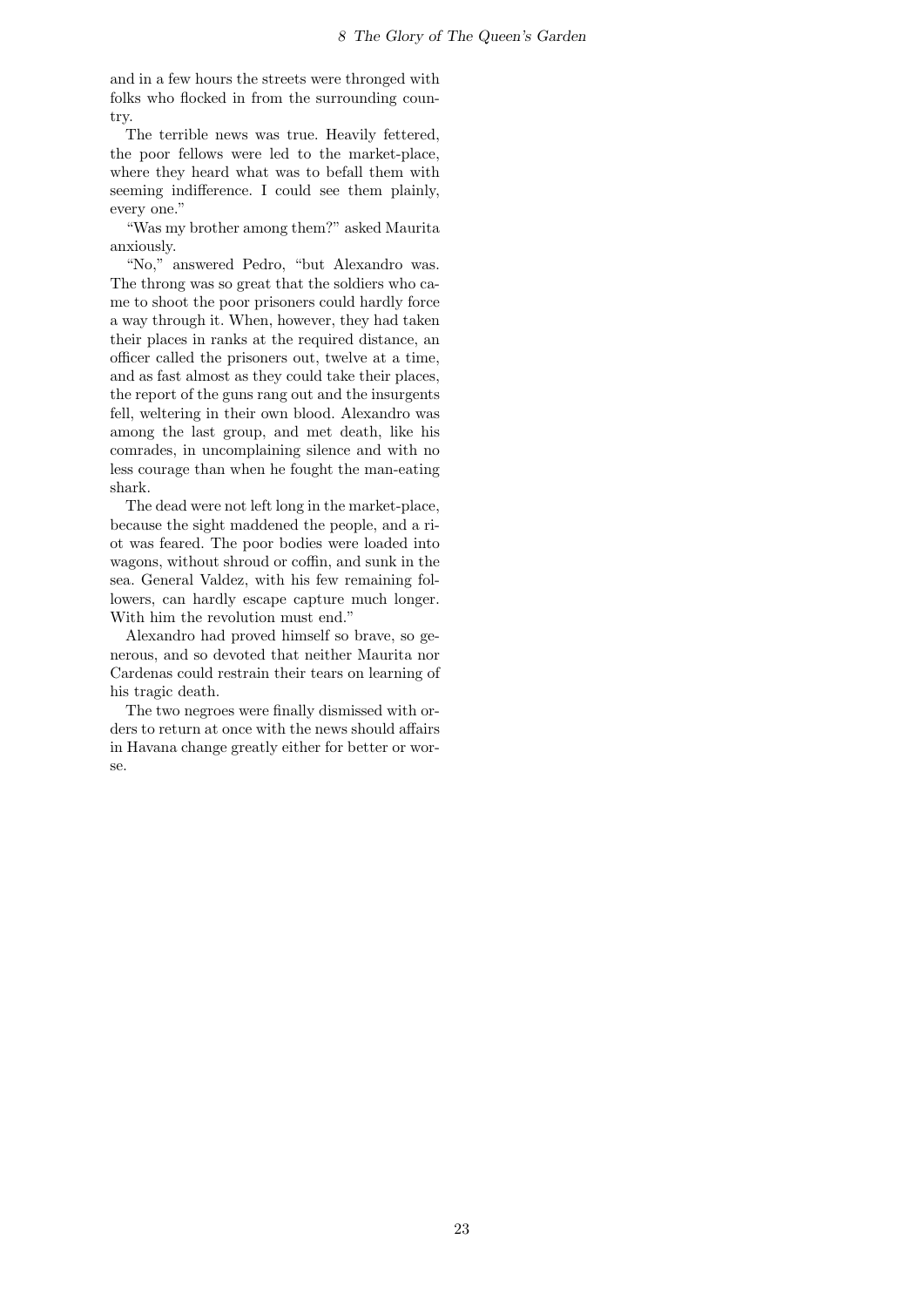#### 9 Miralda On Trail

<span id="page-23-0"></span>Of the state of affairs on the plantation the refugees were left happily ignorant, for hardly had the two slaves set out with the fresh stock of provisions before a police agent appeared on the plantation and demanded that Miralda should reveal the hiding place of her master and of Maurita. It was well known that she had been a protégée of the latter, and it was also known that the conspirators had held many meetings in the overseer's house; and it seemed not improbable that the little negress might have played an important part in the conspiracy.

Miralda answered freely and fearlessly, and denied that either she or her father had taken the least part in the affair. The evidence, however, was strong against her, and she was taken to Havana as a prisoner. The slaves who saw her led away wept like children, believing that she, too, would be shot in the market-place. Poor Gabriel, who was working at a distance from the house, had not even the consolation of bidding her goodby.

With a heavy heart Miralda heard the prison doors clang behind her, and she was soon conducted to her cell by an old woman, who acted as turnkey. Her window looked out on the sea; and the woman told her that the room had only a little while before been occupied by an aristocratic Creole girl; but that she had mysteriously escaped, and that the window had in consequence been supplied with an iron grating. Dreary as it all was, the little negress was at least thankful that Maurita's cell had fallen to her lot, and found comfort in the thought that her dear benefactress was safe.

As the hours passed on without interruption, the child thought earnestly of how she must answer when called before the judge. Her resolution was soon made that in all that related to herself alone she would answer without the least concealment; but that she would remain absolutely silent as to anything that might harm her friends. Serene in this resolve, and in the peace that follows earnest prayer, she slept quietly and rose calm and refreshed.

The morning brought her first hearing before the governor, who cross-examined her severely as to her dealings with the conspirators, especially Alexandro and the Guani family. Again the evidence was strongly against the little negress. After summing it up, the governor asked: "Had you no knowledge of the conspiracy?"

"I heard it spoken of, but without understan-

ding about it."

"Whom did you hear speak of it?"

"Alexandro."

"What did he say?"

"I can not exactly remember now; but it was something about an uprising. I did not understand it then."

"Did Maurita never speak to you of the conspiracy?"

"Yes, but only to bid me avoid even the appearance of taking any part in it, and to forbid my even questioning Alexandro concerning it."

"Was your father a conspirator?"

"No, never."

"Did not some of the conspirators meet at your plantation?"

"Yes."

"In what room?"

"In the big parlor."

"Were you never present?"

"No."

"Did you never Listen, and hear what was going on?"

" $N_0$ ."

"Do you not know anything of the memoranda held by the ringleader, especially the lists of their associates throughout the island?"

"Yes."

"Where is this list now? Why has it not been discovered?"

"I burned it."

"Why did you burn it?"

"Because one of the conspirators told me to."

"Who was that?"

"I will not tell."

The governor was amazed at this reply, but felt confident that he should finally get at the whole truth. After a pause he continued:

"Do you know where José Guani is hidden?"

"No. And if I did, I could not tell."

"We have means to bring the obstinate to reason. For your own sake, you had better answer. Do you know where Maurita Guani and Cardenas are in hiding?"

"Yes."

"Where?" demanded the governor, astounded. "That is my secret, and one which I can not tell<sup>"</sup>

"By Heaven!" cried the governor, beside himself with rage, "you are a daring girl, but I will soon break your spirit. Who has told you their place of refuge?"

"No one. I myself led them to it."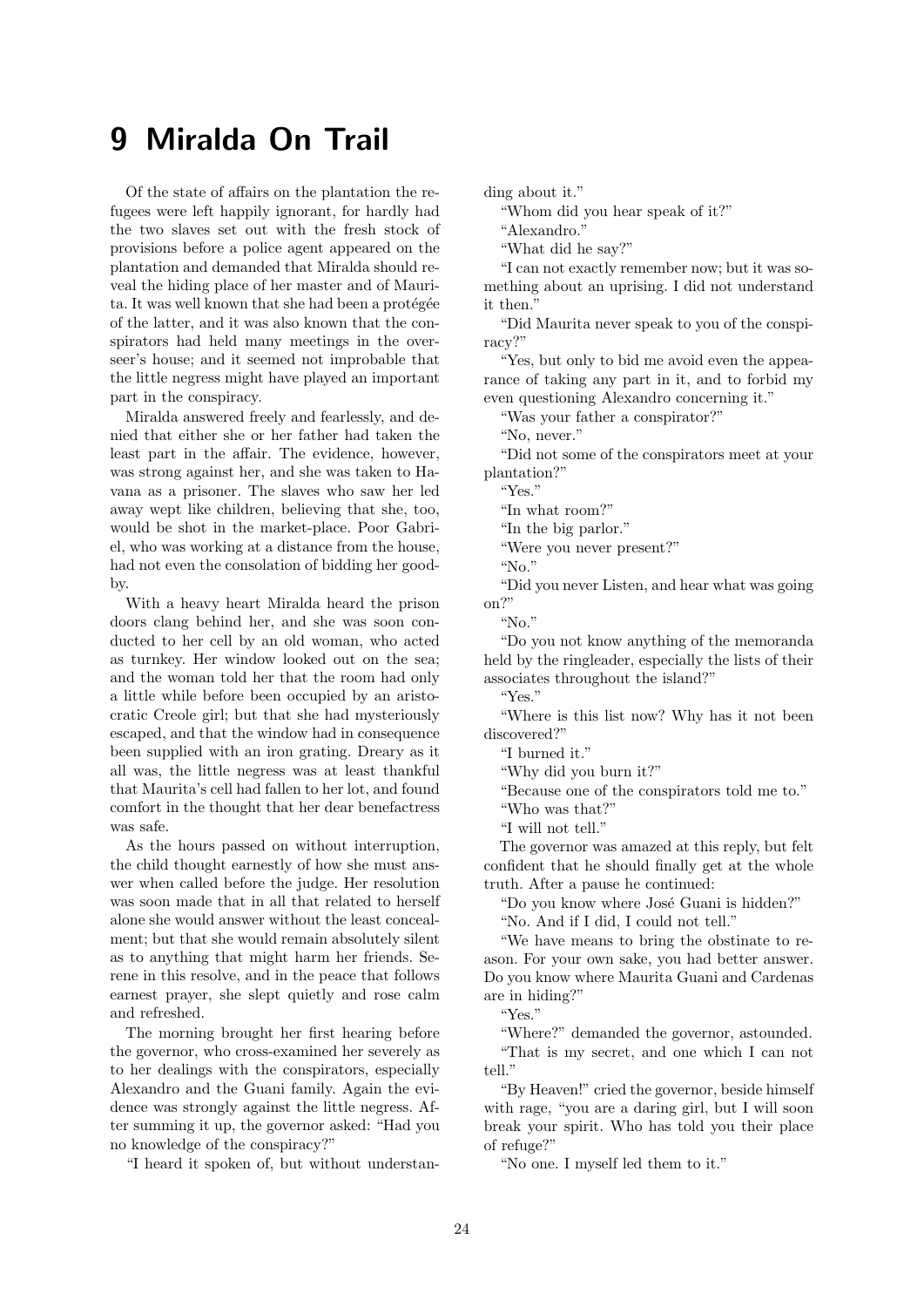"Then you are guilty before the law."

"Yet, my lord governor, I have only acted as it seemed to me any Christian ought; above all, one who had received such benefits from both."

The governor saw that he was dealing with an extraordinary girl, and now assumed a milder tone, hoping that persuasion might avail more than threats: "I can save you from great danger," he said, "if you will be reasonable, and confess as to these other people."

"I can say nothing as to others, and I fear nothing for myself. You can not do more than kill me; and I would rather die innocent than live on guilty of having betrayed my benefactors." From this resolve nothing could move the faithful girl.

Valdez, in the meantime, had fled to the most inaccessible fastnesses of the mountains with the remnants of his troops. Here, however, they could not long remain; for they were without even necessary food, and the Spaniards were following fast on their traces by aid of bloodhounds. And so the poor starving refugees were picked off, one by one, by Spanish bullets; or torn by the fangs of savage brutes that hunted them down.

Valdez shared the latter fate and endured the terrible wounds inflicted by the hounds before his captors could call them off, with such stoicism as to command the reluctant admiration of his foes. He was led to the prison where Miralda was still detained awaiting further examination. His trial was of the briefest; he denied nothing of the accusations brought against him, but refused any answer to questions concerning others. The governor tempted him, as he had Miralda, with the prospect of safety, in return for a betrayal of the associates, and asked him particularly as to the little negress. Valdez denied under oath, however, that she had taken even the least part in the conspiracy, first or last.

The governor attached no importance to this denial, but still remained convinced of Miralda's guilt, and counted on the execution of Valdez to bring her to a state of mind favorable to full confession.

On the first of September, at seven in the morning, the general was led from the prison to the scaffold, which awaited him in the public square. Like a hero made for better things, he walked firmly to meet his fate. The prison guards led poor little Miralda after him, and placed her where she could not avoid witnessing every detail of the terrible work.

The square was thronged with Havanese, who looked pityingly on the poor child, and among these was Gabriel.

Lopez, after mounting the scaffold, simply called on the people to bear witness that he died gladly for his country, and then submitted himself patiently to the hands of the executioner. He was quickly bound; and then the iron band, duly adjusted about his throat, was tightened. The spectators gasped as though themselves enduring its cruel pressure. The execution was over – Valdez was no more.

Miralda, almost fainting, was carried back to the prison, and led immediately before the governor. "You have seen," he said, "to what your obstinacy will bring you. Speak fully, now, of all that I have asked and you shall go freely home, under your father's care."

Still the poor child only answered: "I can not betray those who were good to me. Kill me if you will, but I can not betray them."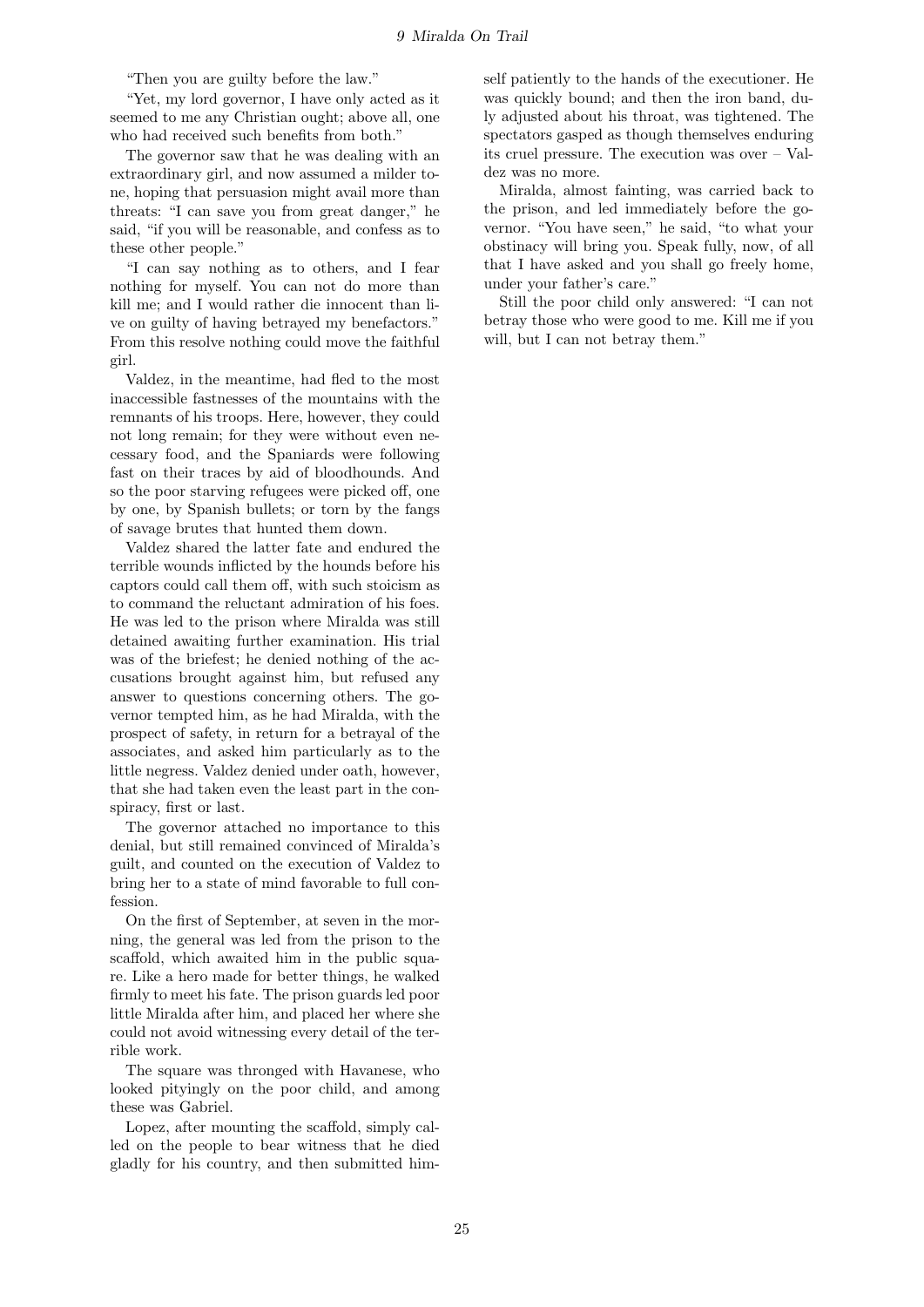#### 10 Under The Cedars

<span id="page-25-0"></span>A few days after Pedro had brought fresh provisions for the refugees they received another visit, and this time from Gabriel, who was almost in despair over Miralda's imprisonment. "I have been turned away from the prison door each day," he said, "but I have heard how they are torturing her, and I fear the worst."

Both Maurita and Cardenas were overcome by this news, and Maurita insisted that she must at once return to Havana and give herself up to save Miralda.

"But how can that save her?" said Gabriel. "It would only be throwing away two lives instead of one, for it would make them so much more sure that she had a part in the conspiracy."

Cardenas also objected to the plan. "No," he said, "too many other lives hang on yours for such a risk to be run, so long as there is any other hope left. I believe myself that the only idea is to frigliten the child into a confession, and that she must finally be freed. But if the worst should come, then she shall be saved in spite of them all. I will free my slaves on the sole condition that they shall rescue her. As they number above a thousand, many of them resolute fellows, and as all are attached to the child, and proud of her as an honor to their race, they will snatch her from the scaffold if need be."

"Perhaps you are no longer safe here," said Gabriel, "for if my poor child should be tried beyond her strength, she may reveal your hiding place."

After some deliberation it was decided that they should return to the Cuban coast under cover of the darkness. The boat was laden with a few necessaries, and when the last glimmer of day had disappeared, the little party entered it and fled to the mainland, guided only by the stars. The landing was safely made at the desired spot, and here the refugees parted from Gabriel and the fisherman and entered the dense woods, under shelter of which they hoped to reach the mountains.

The undertaking was a desperate one, for Cardenas was hampered by the care of a helpless girl, who had been unaccustomed to walking, even in the city streets. Maurita was brave, however, and not only tried her best to keep up with her guide, but insisted on carrying one of the packages of food, which they dared not throw away. But after an hour's struggle with the difficulties of the road the poor girl sank to the ground and declared that she could not move another step, though life itself depended on it.

Cardenas was too much alarmed on her account

to consider himself in the matter, and resolved, despite the great danger, to seek out some hacienda, where she might rest, as soon as she could struggle forward again. For some hours she slept the sleep of utter exhaustion. Finally, however, she awakened, much refreshed, and with an appetite for such food as their packages contained. And there, in the shade of the cedars and mahogany trees, with hunger for sauce, the coarse fare tasted more delicious than the dainties of her well-remembered birthday party.

Strengthened by food and sleep, the Creole girl was again able to follow Cardenas, and good fortune soon led them to a farmhouse, where both were glad indeed to rest, and to partake of an abundant meal, washed down with Spanish wine. Maurita begged that they might remain, for the people seemed honest and trustworthy; but Cardenas would not hear of this plan, as the place lay too near the coast.

They resumed their journey, avoiding the highways, and striking deeper and deeper into the woods. When hunger and exhaustion became unendurable, they sought the shelter of some poor farmhouse, where the owners were not likely to be on the lookout for political refugees. They had made a considerable journey, for the cooler air told that they were well in the mountain country, before they dared follow one of the roads, which led to a farmhouse not far distant from the point where they had left the woods.

Soon they heard the lowing of cattle, and presently the herd appeared, under the care of two drovers, of whom one seemed an expert at his work, while the other showed but little skill in dealing with his refractory subjects. As this latter passed Maurita and her companion he started and stared, then hastened after his fellow-drover and whispered to him. This latter became more than ever absorbed, seemingly, in the care of the herd, and then José (for it was he) turned his horse sharply, and returning quickly to the two wayfarers, sprang to the ground and clasped his sister in his arms.

"Thank God!" cried Maurita, "Who has kept us in safety and led us to you."

"Sister," answered José reverently, "we may indeed thank Him, for I was on my way to Havana in this disguise to seek some news of you because I could no longer endure the terrible uncertainty. This meeting is surely providential, because you might have wandered over all Cuba without discovering me, since it has been my fortune to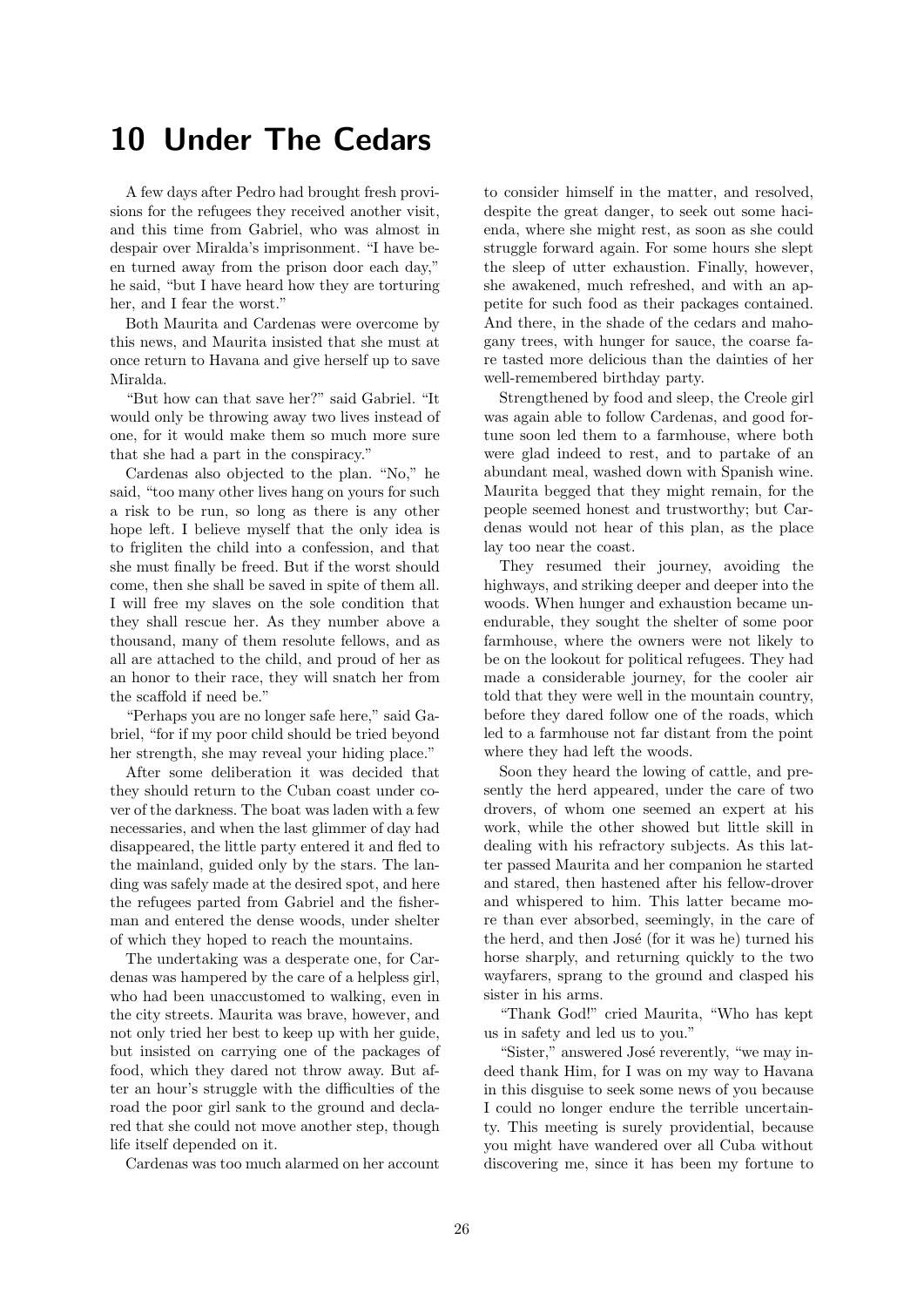find refuge in a mountain paradise, one of God's own fortresses, where none but the initiated can enter."

Between Cardenas and José greetings were next exchanged, and the latter now led the way to a little hacienda where they could obtain food and a night's rest. Here they could speak freely, only conducting their conversation in English, for greater security. José related all the circumstances of the brief war, and of his flight, and of the dangers through which he had passed; and how, at last, he had found safe asylum both for himself and their mother, whom Maurita would find at their journey's end.

Maurita and Cardenas told José of their escape, their flight to the Queen's Garden, and of the threatening danger which alone had driven them from that hiding place. This led, of course, to the story of Miralda's devotion; and José, who had little imagined such courage possible in the poor, ill-taught child, was moved almost to tears as he heard of her sublime fidelity and gratitude.

The following morning José procured riding mules for Maurita and Cardenas, and the party again set forward on their way. Their road now led downward, and in the beautiful valley to which it soon led them could be seen the great cabbage palm, towering to the height of one hundred and sixty to one hundred and seventy feet. The dwarf palm, known to us as the Spanish walking-stick, formed the principal undergrowth to these gigantic trees; another species of the palm family filled the whole valley with its fragrance, similar to that of our violets, while the great twelve-foot leaves that hung downward from its top offered a natural umbrella, not to be despised as shelter from either rain or sunshine, though its thorny black trunk looked forbidding enough.

Presently the aspect of the landscape changed, and the trees became so overgrown and interwoven with the tropic vines, which, reaching from one to another, made a perfect labyrinth of netted walls that it seemed wonderful, indeed, that José could guide the newcomers through its intricacies. For an hour he led them down its winding paths, when suddenly they beheld the open fields of a well-cultivated plantation.

All about the border of the open were double rows of beehives, set like watchtowers to the little earthly paradise. From the brook that babbled beside their way flocks of flamingoes and spoonbills rose at their approach, and in its pools there swam many brilliant water birds, that, less timid, seemed undisturbed by their coming. Beyond a beautiful extent of lawn rose an elegant hacienda, half hidden in blossom-covered shrubbery, and over the lovely valley stretched the sunlit azure of the Cuban sky.

José hastened ahead to prepare his mother, but

she at once divined the whole truth. "Oh," she cried, "Maurita is with you." A moment more, and mother and daughter were fast locked in each other's arms. Leaving them to the happiness of this reunion, we must now return to our little Miralda.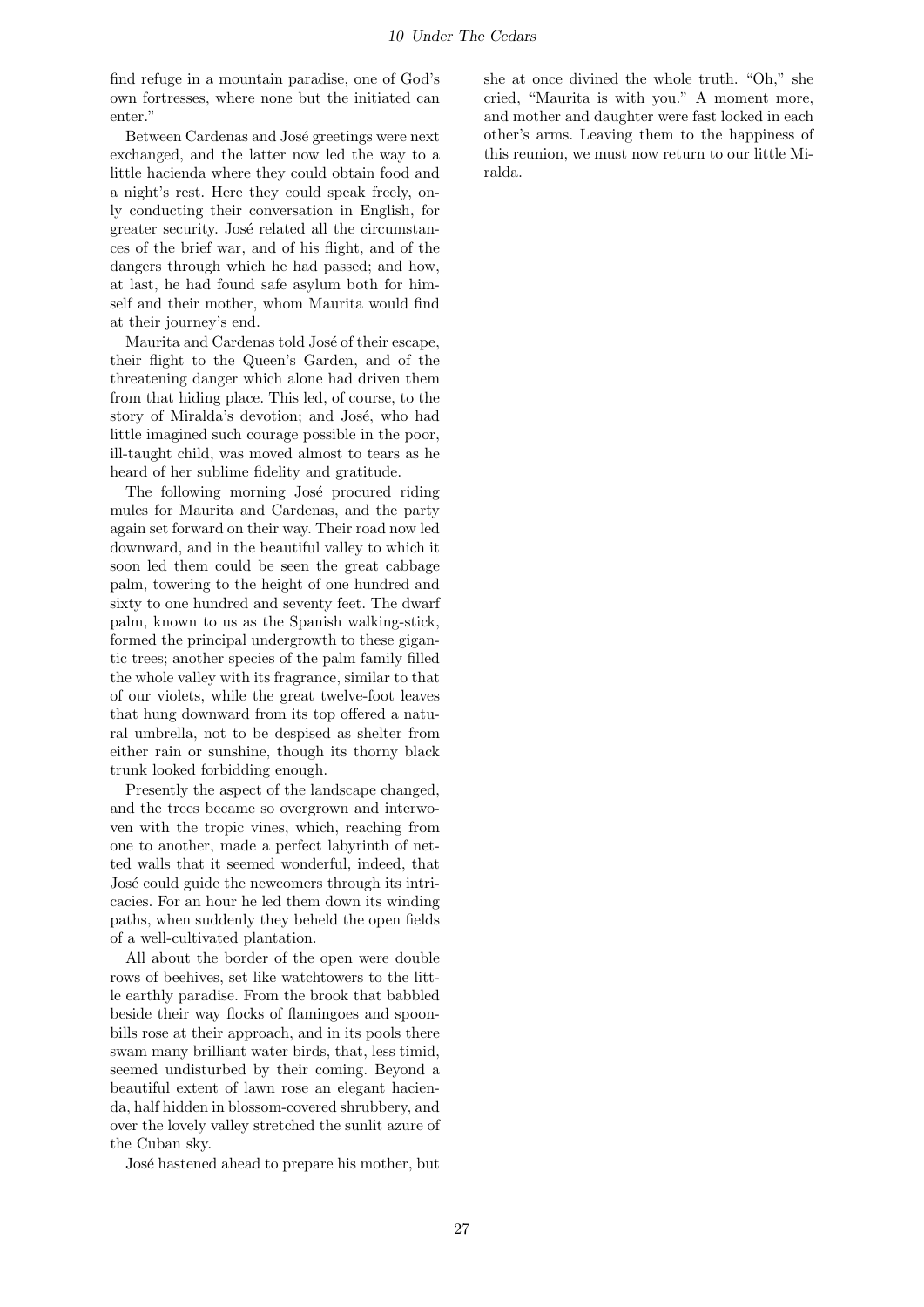#### 11 The Death Sentence

<span id="page-27-0"></span>While the Guanis, with Señor Cardenas, thus found themselves safely reunited, Miralda was still a prisoner; for nothing could induce her to give the evidence against her friends which was demanded as the price of her freedom. At the very moment when Maurita was clasped to her mother's heart, the poor little negress sat sorrowful in her cell, looking out over the beach where so many people were coming and going in freedom, and watching the boats and ships with which the harbor was alive.

The hour for her final hearing had, however, come, and the old turnkey came to lead her once more before the governor. This time all took place in the presence of four judges. The offer of pardon, on sole condition of evidence against her friends, was repeated, and she was solemnly advised that its refusal meant death, and that her decision must be final.

Miralda's reply was: "All that concerned myself I have already told you without concealment or excuse; and if I am guilty before the law, then you can only do your duty, and I must die. But I can not betray my friends. Life is very sweet to me, for I had hoped to spend it in working for my dear old father; yet I can not buy it with an unworthy action. You Spaniards say that the poor blacks are not fit to be counted as human beings; and I certainly should not be were I to give over to your vengeance those who have loaded me with kindnesses."

The judges had now only to pronounce sentence; but one among them looked compassionately upon the brave child who stood ready to lay down her life for her friends. For the sentence condemned her to death by the garrote by strangulation.

Although she had expected this, the poor girl was overcome on hearing it. After a moment's struggle, however, she murmured: "God's will be done." The only favor she asked was permission to see her father, and this was granted.

In the loneliness of her cell Miralda first felt the full horror of her position, and broke down completely, giving way to an agony of weeping, and shrinking in terror from the frightful pictures that rose before her like visions. Again she saw the execution of Valdez; then she beheld herself led out to the scaffold, and given over to the executioner – felt the cruel band about her neck – saw her own dead body.

Then a gleam of brightness followed. Maurita's sweet voice seemed to call her: "Come, dear child, and I will save you." From her window a rope ladder surely swung, that would lead her down to a little boat waiting below! She rushed to escape, but only to be met by the iron grating that made escape impossible.

But after this natural yielding to the fear of death – a death which must come to her in the very bloom of youth and strength – her natural resolution, capable of suffering everything for those she loved, reasserted itself, and after fervent prayer the child slept peacefully.

About midnight she was roused by the stealthy opening of her door, and she saw in the dim light a veiled figure, which beckoned her to follow. Rising quickly, she walked softly down the winding corridors, led always by the shadowy guide, until they had reached the outer doors. Here the figure disappeared in the darkness. After a moment's hesitation, Miralda tried the doors, which she found unlocked, and made her way into the street. But she had to pass the sentry, and being challenged, could not give the password. So she was led back to the doors she had just passed, and given over to the prison officers once more, and finally locked once more in her cell, over which a guard was now set.

The next noon brought Gabriel for the promised visit, and it was not strange that the poor old man gave way to agonizing grief at the sight of his one remaining child, the pet and pride of his declining years, who must so soon meet a terrible death. Miralda tried to comfort him. "Dear father," she said, "we must all die, sooner or later, and a few years will not make so much difference, after all. And yet I had so hoped to make your last days happy!" After a sorrowful pause, she continued: "If you can get permission, I want you to bury me near the chapel, on the plantation, for there are many true hearts among our old comrades, who will not forget to pray for me. My only other wish is that Maurita may know that I was glad to die in order to save her, and that in heaven I shall always pray for her."

Gabriel nodded, unable to speak a word. Soon the turnkey came to say the visit must end. "Have you no other wish?" he then managed to say through his sobs.

"None," answered Miralda, "except that you will give my greetings to all our comrades, and tell them that I die cheerfully, and trusting in God's goodness."

Gabriel was now led out, and made his way sorrowfully toward the plantation. He stopped to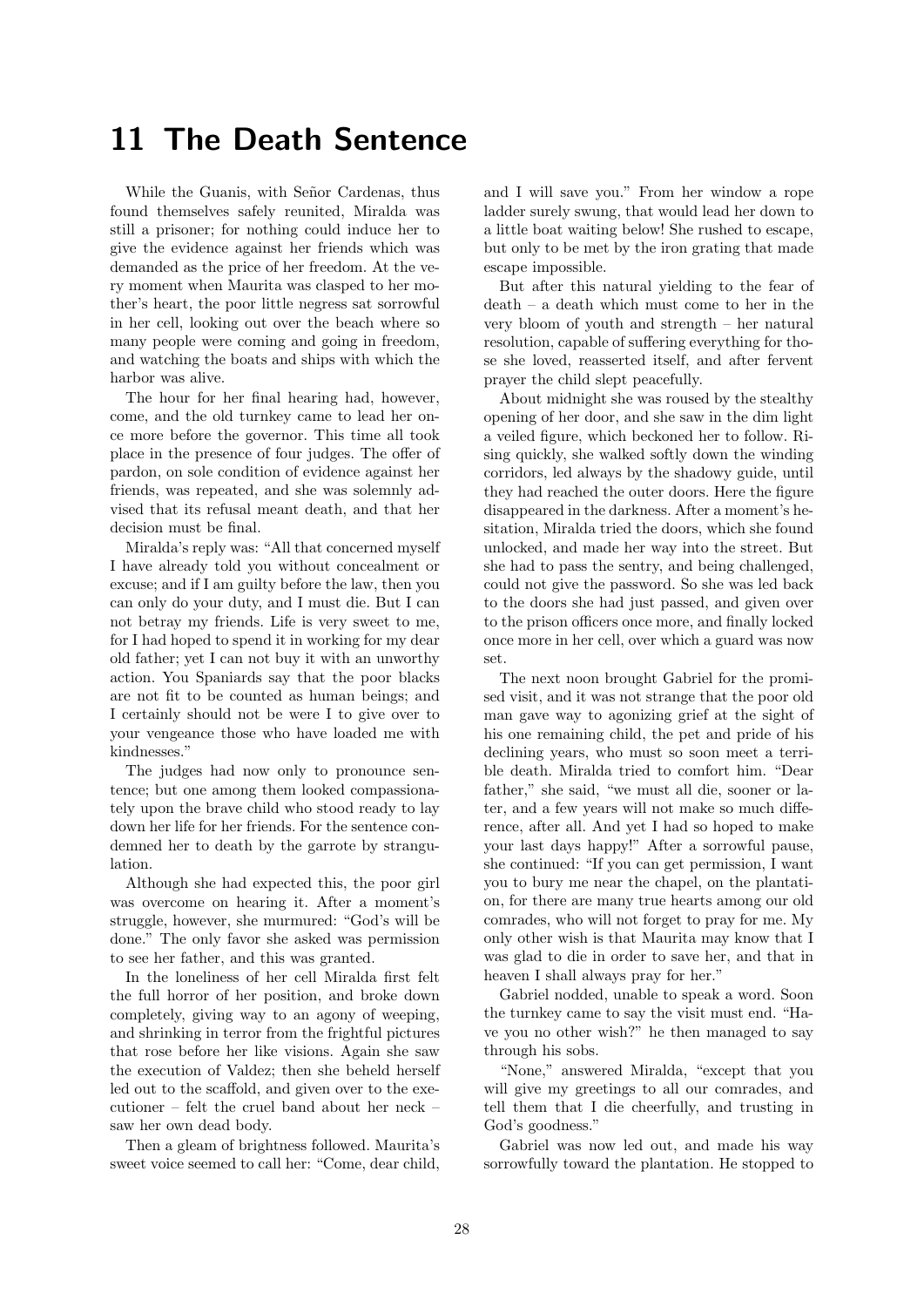rest and look back toward the prison where Miralda awaited death, when suddenly he remembered the letter given him by Señor Cardenas, to be used in this emergency. He now hastened on with incredible speed, and reaching the plantation, called the slaves together and told them of the fate hanging over his child. A cry of horror burst from the blacks, who esteemed the Black Nightingale as an honor to their race, as well as for the constant tenderness and thought-fulness by which she endeared herself to all.

"Yes," continued Gabriel, "she must be strangled by the executioner tomorrow, if no help can be found."

"By Heaven!" cried Pedro, "help shall come. It were a shame to every Cuban, above all, to every black, if this poor child should be thus done to death."

"But what help can be given?" asked Gabriel. "How can you make good your words? Only by daring death to rescue her at the very steps of the scaffold! All you," he cried, "who are ready for that, give me your hands, and swear it!"

After a moment's hesitation, one and all joined in the undertaking, binding themselves by a solemn oath, as Gabriel had asked. Yet even in his terrible anxiety the old man bid them avoid bloodshed if possible, shuddering, even for his daughter's sake, at becoming responsible for the horrors sure to follow should the rescue require this.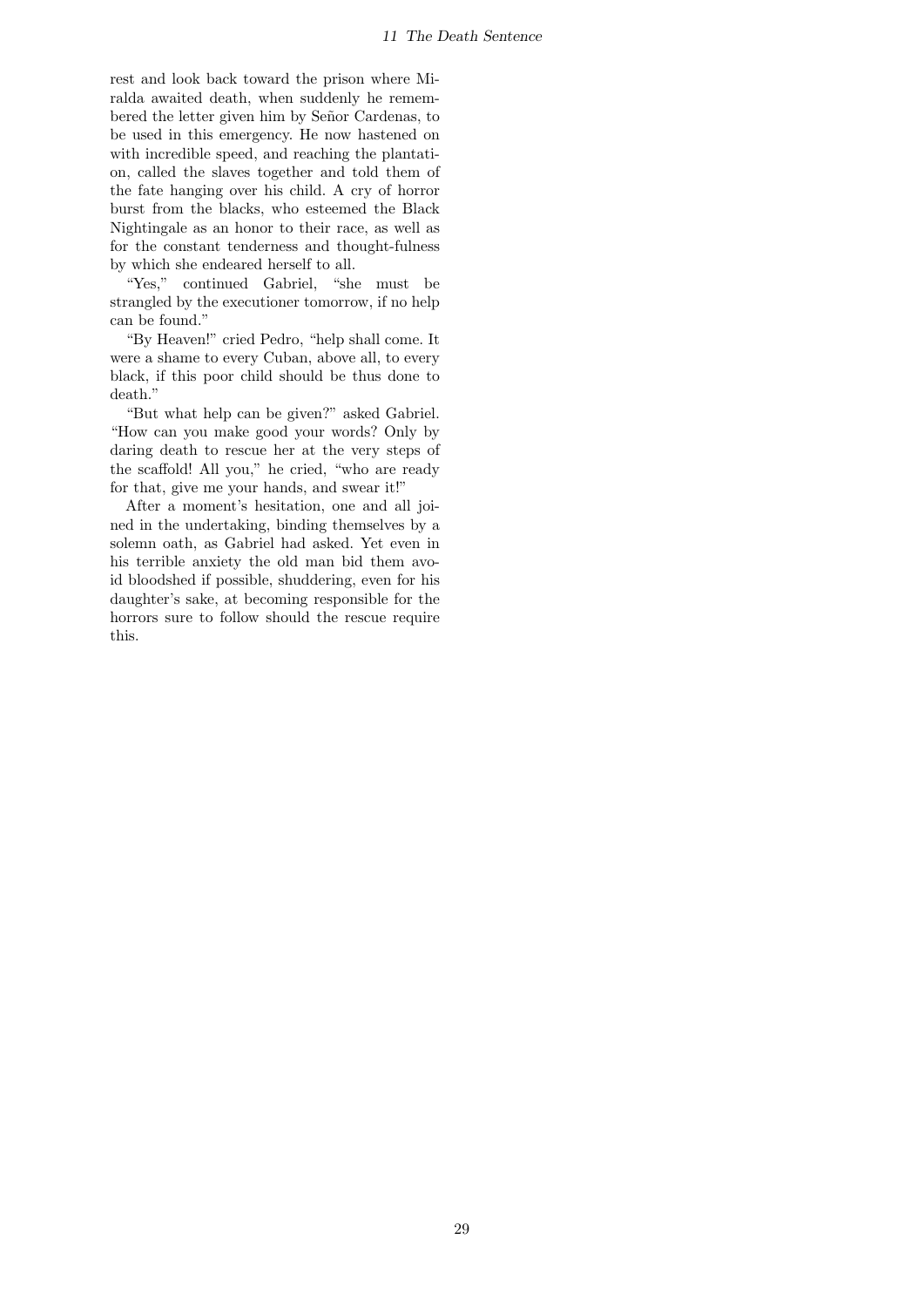# 12 The Pardon

<span id="page-29-0"></span>The fateful morning found the streets, and especially the square about the scaffold, thronged with Havanese of all classes; though it was noticeable that the center of this place was crowded with negroes – slaves from the surrounding plantations and the black porters and draymen usually busied about the wharves. Poor old Gabriel knelt near the steps by which his daughter must mount to meet her death. From the branches of a tall mimosa Pedro, so placed that he could be heard and seen by all his followers, was ready to give the signal for the rescue.

When the executioner advanced through the crowd he was greeted by a storm of hisses and a shower of mud and stones, but these demonstrations ceased at once when Pedro cried: "None of that! Be quiet there!"

Hardly had the tumult been calmed when the passing bell was heard, and Miralda was led forth by the guards. A little abashed before the great throng, Miralda trembled slightly; her tranquillity returned, however, as she knelt for the last prayer, and her responses were made at once fervently and quietly. The blacks now waited eagerly for the signal from Pedro, which should have come at this point, and pressed so closely about the scaffold that the guards were ordered to drive them back.

An attempt to carry out this order would certainly have been resisted to the death, but a jubilant shout rang out from Pedro, whose post permitted him to be the first to see the man who now appeared in the distance, waving a paper high above his head and shouting: "Pardon! Pardon!"

The cry was taken up by the vast throng, and the air was rent with acclamations: "Pardon! Pardon! Pardon!"

Silence fell, however, as the governor received and read the message, then he spoke: "Our merciful sovereign is graciously disposed to pardon the prisoner. Miralda, you are free."

Again the mighty throng echoed the glad words: "Free! Free! Free!" and Miralda was safe within her father's arms.

Kindly hands tore off the black death mantle and replaced it with one of white. An elegant carriage was placed at the disposal of father and daughter, and all Havana led them home in triumph to the plantation.

Miralda's first question when they were at last alone was for Maurita and Cardenas. She was rejoiced to learn that they had left the Queen's Garden (the little island) for another refuge, as she feared search might be made for them there.

The next day a general amnesty was proclaimed. The Queen ordered the release of all persons awaiting trial for participation in the insurrection, and bade all refugees return to their homes in full assurance of safety. What a day followed for Havana! The prison gates were the most sought places in the city, and those whose friends were in hiding sent messengers to carry them the glad news with all possible speed.

Gabriel and Miralda were deeply concerned for Maurita and their master. They must be in safety somewhere, but no one knew their hiding place, which was probably in some wild spot where the news would travel but slowly. Each refugee who returned was questioned eagerly by the faithful Cardenas slaves, but no trace of the master was found.

Miralda mourned then for the anxiety and discomforts her good friends must be enduring – and still more did she mourn for that other friend, the noble Alexandro, who slept so soundly in the sea depths. The pardon had come too late for him!

But one day a strange thing happened, for as Miralda sat at work among the slaves, in the cigar factory, a familiar tune was heard, whistled by some one who was advancing up the palm walk.

And then the whistling changed to singing! And surely the voice was wonderfully like Alexandro's! But the fancy was a wild one, and she put it resolutely away. "The dead," she said, "do not return." A moment later, however, brought the wayfarer into their midst, and the slaves all cried out, half in terror, half in joy, "Alexandro! Alexandro!"

"Yes," answered Alexandro, "it is myself, and not my ghost, old friends. The good God saved me without any miracles."

"But how? Oh, tell us," they cried.

"Chiefly by the bad marksmanship of the Spaniards," answered Alexandro with a cheery laugh, "for I faced the guns with the rest of the prisoners, yet escaped unhurt. As I realized this, the thought came to me like a flash that my one safety lay in feigning death; so I sank down with a groan, and escaped detection when moved with the dead bodies taken so hastily to their sea burial because an outbreak among the people was feared.

My hands were bound like the rest, but I was thrown on the wagon under the bodies of my poor comrades, and had a chance to loosen them before the shore was reached. Here, again, I was in dread lest we should be thrown in one by one, and I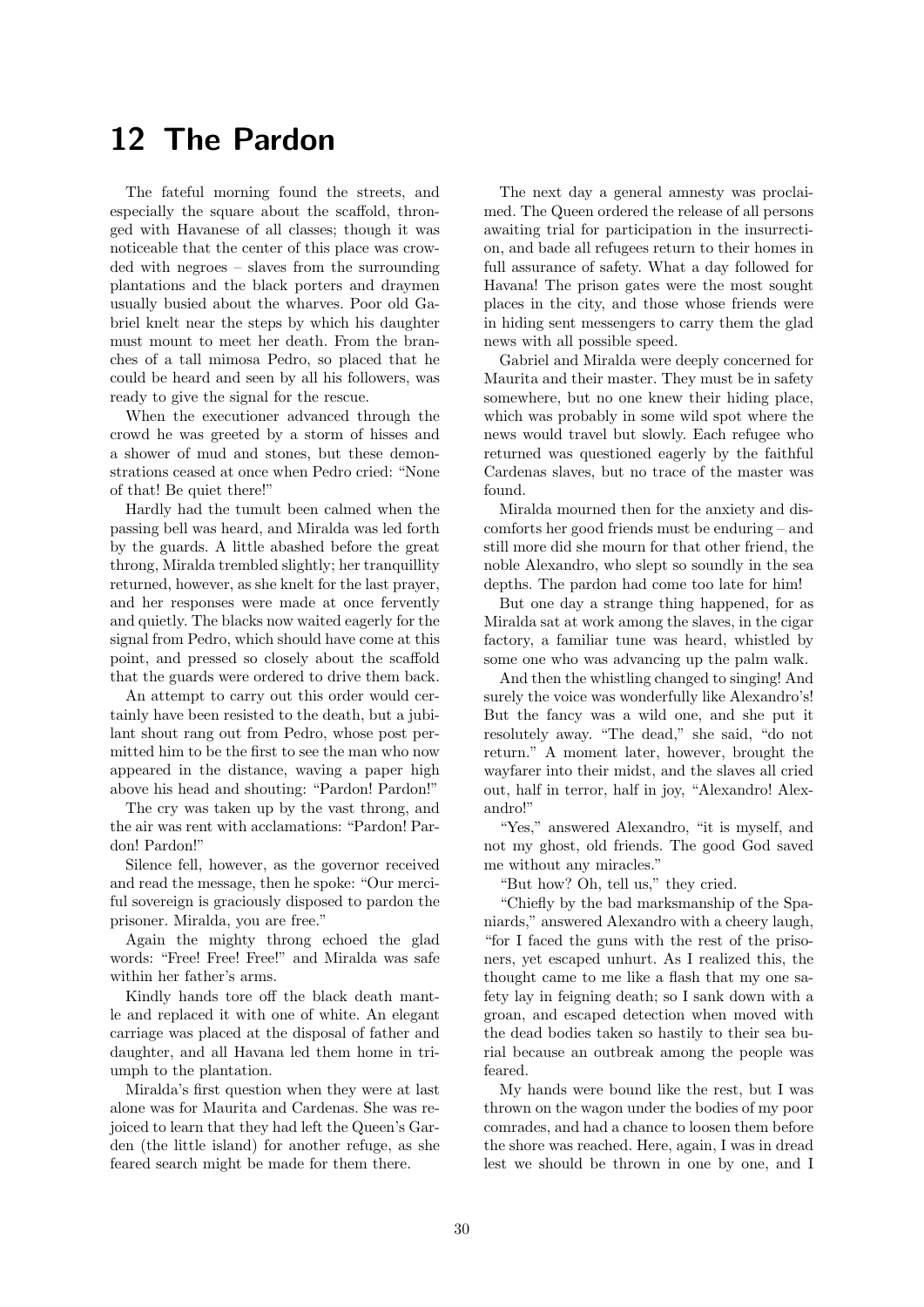would thus be discovered. But, happily, the work did not seem worth so much ceremony, and the officer in charge had us dumped into the water pell mell.

My escape was all the more favored by the presence of a ship, underneath which I dived, thus placing it between me and the soldiers. After this I dared swim on my back and take time to think over what was to be done.

My first thought was to ship as a sailor for some foreign port, and thus place myself in safety till the storm should blow over. But I soon saw that this was a cowardly plan, since there was a good chance to help my associates if I could hide myself in Havana. I first found shelter with a fisherman whose hut was near the shore, and whom I knew for a true man, who would not betray me. Soon after, I succeeded in placing myself in the house of one of the judges who had been of the associates, though his residence was in the very building where so many of our poor comrades were imprisoned. Here, well disguised, I could come and go, and did, indeed, succeed in warning and helping many who had taken part in the uprising.

I it was, Miralda, who opened the prison doors for you – nor would your escape have been frustrated but for an unforeseen change in the guard for the night. I stood close to the scaffold, too, ready to drive my dagger into the executioner's heart if no other help remained to save you."

"Ah, friend," interrupted Pedro, "there were a thousand others ready to do as much. These brave fellows were only waiting my signal to save our little Black Pearl."

Miralda was deeply moved to find how her life had been guarded on all sides, and yet most thankful that it had been saved without bloodshed. "But tell me," she said, "who helped Maurita to escape?"

"That judge," answered Alexandra.

"God bless him!" said Miralda earnestly. "But where is she now? Of that we have no idea."

"She is where I can guide you," said Alexandro, "and with her are her mother, her brother, and Cardenas."

"Then we shall have them all back," cried Miralda joyfully. And the slaves echoed: "We shall have them all back. It will be a grand feast day."

"Go to rest now," said Gabriel, "that we may set out in the early morning to bring them home."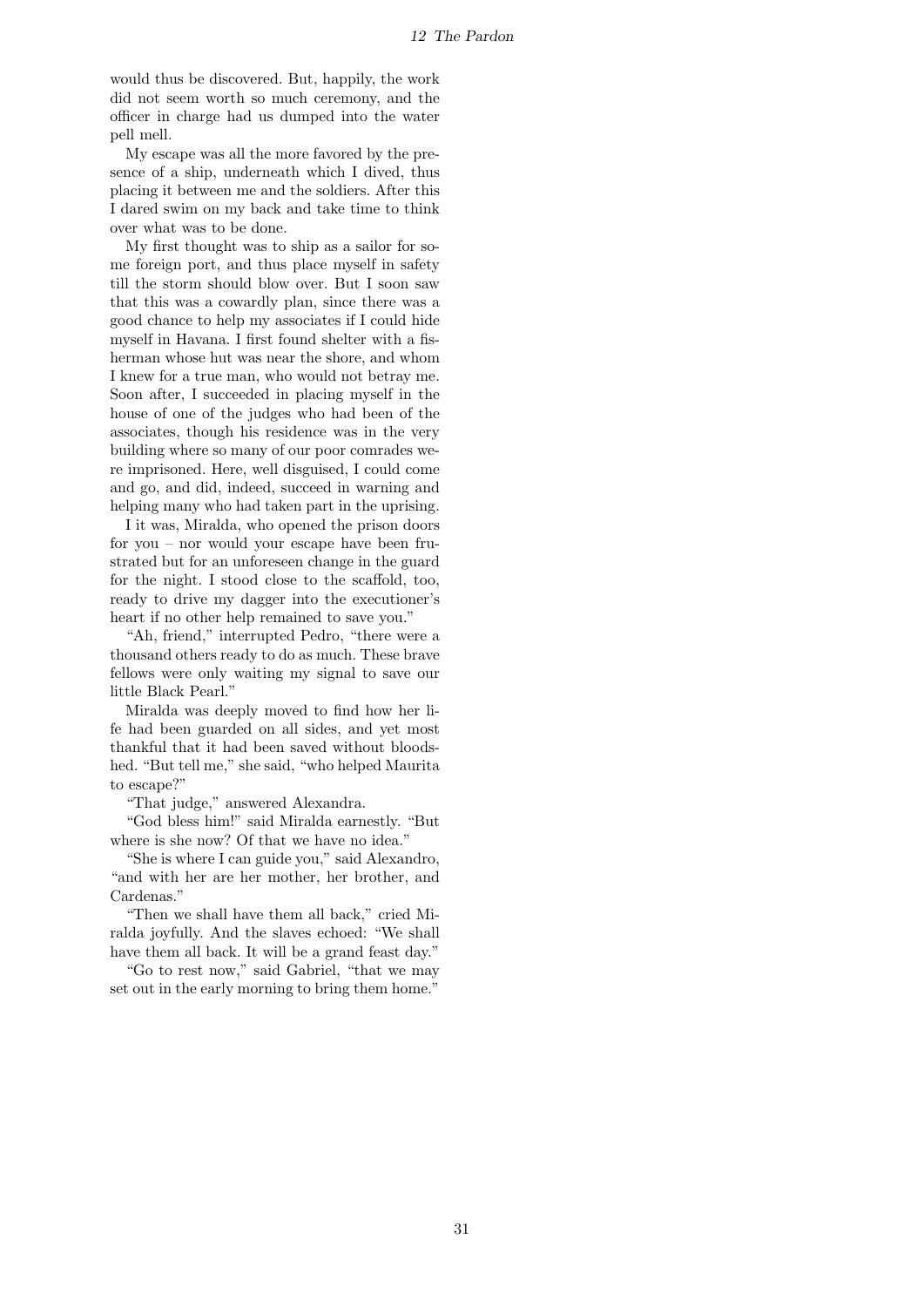# 13 The Reunion

<span id="page-31-0"></span>Shortly after midnight fire burned on the hearth of every slave hut, and breakfast was making there. Soon all were ready to set forth under the guidance of Alexandra. As they passed along the highway bearing torches and singing plantation songs, the dwellers by the way wondered where this troop of people were marching through the night, and what made them so merry.

By sunrise they were not the only singers, for the birds made the woods ring with their morning songs. When finally a halt was made for refreshments and needed rest, they had advanced so far on their upland journey that the Queen's Garden, on the blue expanse of sea so far below, looked like a mere handful of flowers.

Miralda told the slaves how it had been the refuge of Maurita and their master, and how she herself had led them there. But the talk did not last long, since all were anxious to reach the journey's end as soon as might be. Alexandro, to whom the mountains were old friends, led them by the most direct ways, needing not to follow the windings of the regular roads.

It was, however, nightfall before they reached the liana labyrinth bordering the hidden plantation; and here many thought they should camp for the night rather than seek the refugees at so late an hour.

Miralda, however, would not listen to this plan, but insisted that their friends should not be left in anxiety a moment longer than need be.

So they passed on toward the hacienda, singing a familiar plantation song, and bearing aloft the torches saved for the occasion.

Señor Cardenas, with Madame Guani and her two children, sat talking sadly together, and José had just said: "This life is hardly better than imprisonment. I wish to God we were well out of it!"

"Don't forget, José," answered the older man, "that, trying as it is, we should yet thank God that we are here, and wait in patience." Suddenly the song was heard, and as the refugees rushed forth, the singers were revealed by the light of the torches they carried.

"As I live, it is my slaves!" cried Cardenas.

"Amnesty! Amnesty!" cried Miralda, who had flown ahead, to be the first to tell the good news. "You can all come safely back now."

Maurita clasped Miralda in her arms, forgetting all prejudice of race and rank. "You would have died for my sake," she said.

"You would have done no less in my place,"

answered Miralda. "Let us not speak of it."

But spoken of it was, for Alexandro told the story of the good child's suffering, and of her fidelity, "even unto death," in words so eloquent that all were deeply moved. Madame Guani, in particular, who had held the whole race of blacks as too inferior for noble thoughts or deeds, was amazed at the heroism of this little, ignorant negress, as well as by the burning words of Alexandro. She, too, took Miralda to her heart with affectionate gratitude.

The following morning all were ready betimes for the homeward journey, and after due farewells to their hosts, the refugees mounted the horses brought for them and set forth, accompanied by the faithful slaves.

Maurita alone regretted the parting from their beautiful asylum, because she had there learned the value of work, and the flatness and insipidity of life without the toil that can alone give it real zest – can alone ennoble it. The common tasks to which she had turned for a moment's distraction had revealed themselves as not only demanding thought and attention, but training as well, and the petted aristocrat began to realize the source of much that she had been forced to admire in the little negress – to recognize, indeed, that the little black was in this hitherto unknown field of work her superior.

The Cardenas plantation was reached in safety. Here the erstwhile refugees rested over night, before returning to Havana.

Señor Cardenas, however, slept but little; his thoughts were busied with the events of this happy return, in which his slaves had played so important a part – in which creatures whom his own race hardly recognized as human beings – whom he could sell at any moment, mind and body at least, if not quite soul and body – the despised blacks – had acted not like bondmen, but rather like devoted children. His was not a heart to treasure remembrance of his own good deeds, and so he did not reflect that the loyalty shown was but the reflection of his own kindliness and humanity.

Before setting out for the city the planter called his slaves together, and after thanking them in fitting words for their loyalty and fidelity, proffered them their freedom. Few, however, accepted this generous offer. Pedro, acting as spokesman for the rest, said: "Master, we thank you for the great gift you offer us, and we know it is the greatest you could bestow, yet when we remember how many of our old comrades who have gained freedom are